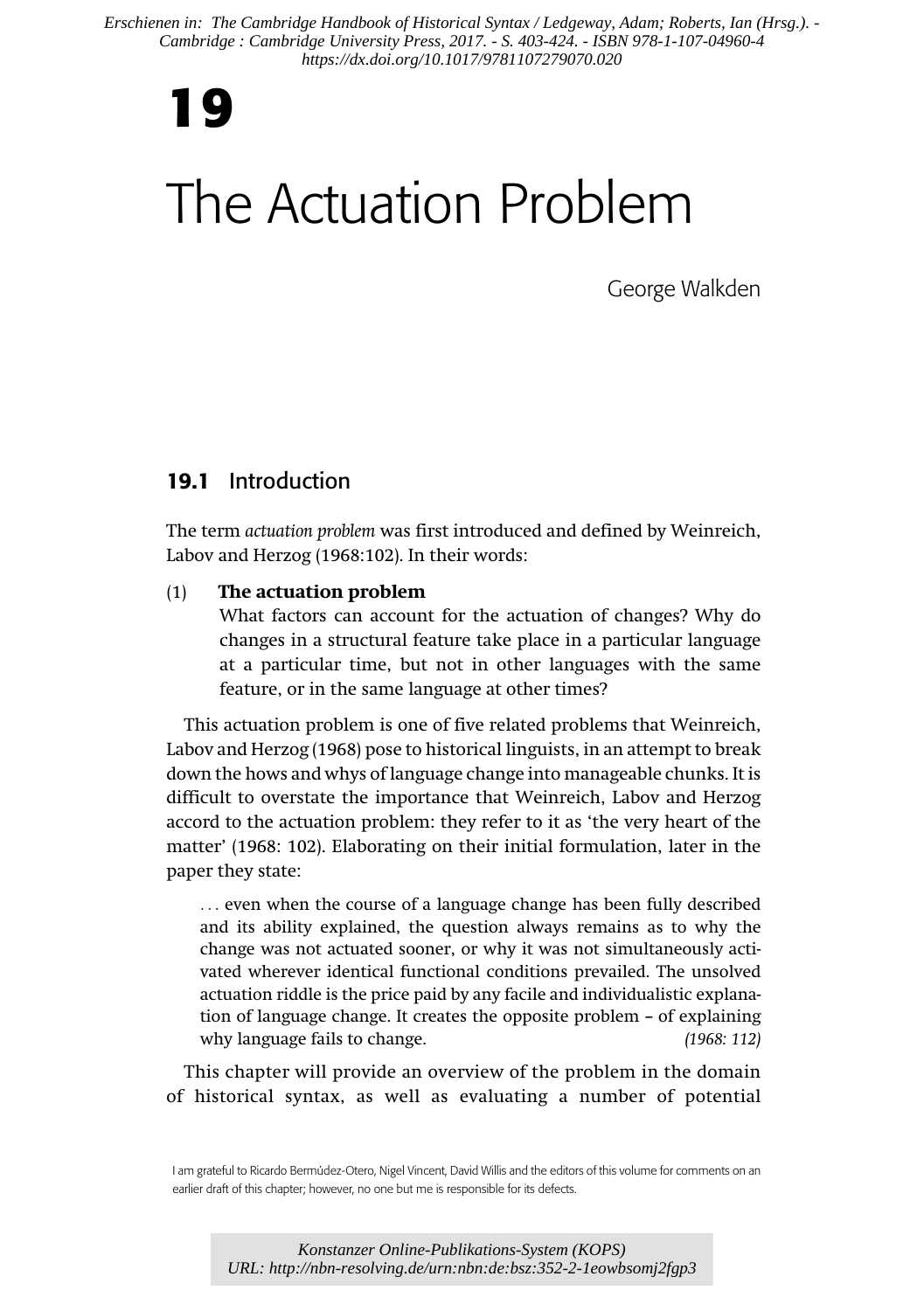solutions.<sup>1</sup> In order to know whether a particular theory or explanatory principle succeeds in solving the 'riddle' of actuation, it is necessary to contrast the actuation problem with the other four key problems that Weinreich, Labov and Herzog outline for a theory of linguistic change; §19.2 serves this purpose, and also relates the actuation problem to questions of prediction and explanation. §§19.3 and 19.4 each survey a family of related proposals in the literature, dealing with 'internal' and 'external' factors respectively. §19.5 concludes.

# 19.2 The Actuation Problem in Context

### 19.2.1 Weinreich, Labov and Herzog's Five Problems

Weinreich, Labov and Herzog introduce the actuation problem as the fifth, and toughest, of five problems that must be addressed by any comprehensive theory of language change, alongside the problems of constraints, transition, embedding and evaluation. I will outline each in turn.

The constraints problem involves formulating 'constraints on the transition from one state of a language to an immediately succeeding state' (Weinreich, Labov and Herzog 1968:100). The type of constraints involved can take a number of forms. One necessary general type of constraint is that no proposed language state should be synchronically impossible; following Lass (1997: 229), I will refer to these as legality constraints. To take a concrete example, Holmberg (2000) and Biberauer, Holmberg and Roberts (2007, 2008, 2014) present data motivating a constraint, the Final-over-Final Constraint, which serves to rule out the configuration given in (2), in which a head-final phrase immediately dominates a headinitial phrase.



If this constraint exists, then no language should be able to pass through a state in which structures like (2) are found. Biberauer, Newton and Sheehan (2009) argue, based on data from the history of English, Afrikaans and French, that this is correct; see also Ledgeway (2012: ch. 5) for an account of the role of this constraint in word-order change from Latin to Romance).

Lightfoot (1979 and subsequent publications) maintains that legality constraints in this sense are the only type of constraint that should form

 $<sup>1</sup>$  Some linguists use the term 'actuation problem' in a different sense, to refer to the puzzle of how innovations arise</sup> in general, or how change can be rare even when a constant bias is at work (see e.g. Baker, Archangeli and Mielke 2011). I will not address this usage here.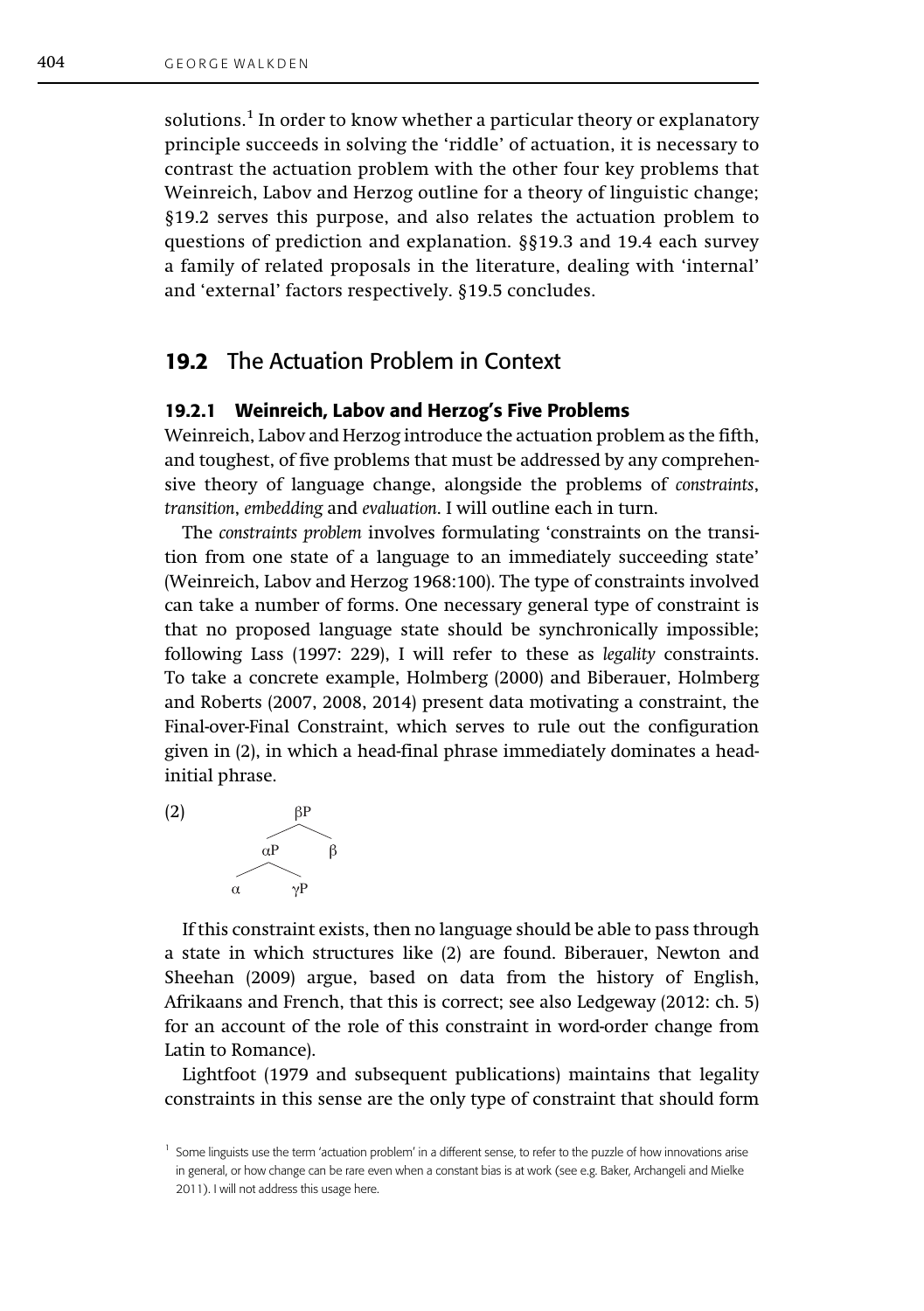part of a theory of change: 'there is no theory of change to be had independent of theories of grammar and acquisition' (Lightfoot 2002: 127). Another logical possibility is that, independently of legality constraints, there are process constraints that restrict possible pathways of change. This type of reasoning has particularly been pursued in the literature on grammaticalization, where certain processes have been characterized as impossible due to unidirectionality (see Chapters 2 and 23, this volume, and Börjars and Vincent 2011, for discussion).

The second of Weinreich, Labov and Herzog's five problems is the transition problem, which is discussed only briefly. This is the question of what intervening stages can (or must) be posited between any two forms of a language separated by time. A core instance of the transition problem in syntax is the question of what happens after a change is first innovated but before it has become ubiquitous. Timberlake's (1977) notion of actualization is one suggestion: once reanalysis has taken place, a change trickles down through the grammar from one context to another, moving from least to most marked contexts (for a recent reinterpretation, see De Smet 2012). Another influential conception is that of competing grammars. Under this view, due to Kroch (1989, 1994), once innovation has taken place, the new grammar and the old grammar coexist for a period of time, with the new grammar increasing in frequency at the expense of the old. This view is well suited to accounting for Constant Rate Effects (see Kroch 1989; Pintzuk 2003), in which the rate of replacement of the old form by the new form is constant across linguistic contexts.

The embedding problem is stated as follows: 'How are the observed changes embedded in the matrix of linguistic and extralinguistic concomitants of the forms in question? (That is, what other changes are associated with the given changes in a manner that cannot be attributed to chance?)' (Weinreich, Labov and Herzog 1968: 101; emphasis original). The embedding problem has both a linguistic and a social aspect, which can and should be studied separately (Labov 1982: 28). In both cases, the problem can be approached by the study of correlations: between seemingly independent elements of the linguistic system in the first case, or between linguistic elements and elements of the extralinguistic system of social behaviour in the second case (Labov 1972: 162). Within the study of syntactic change, researchers working in the Principles and Parameters framework have been particularly concerned with the embedding problem, often attempting to relate apparently distinct syntactic phenomena as reflexes of a single parametric change (see Lightfoot 1991, 1999; Roberts 2007; Chapters 7 and 27, this volume).

Finally, the evaluation problem deals with the subjective evaluation of a change in progress by members of a speech community, both above and below the level of consciousness (Labov 1982: 28). It is probably fair to say that the evaluation problem, along with the social aspect of the embedding problem, is the least studied of Weinreich, Labov and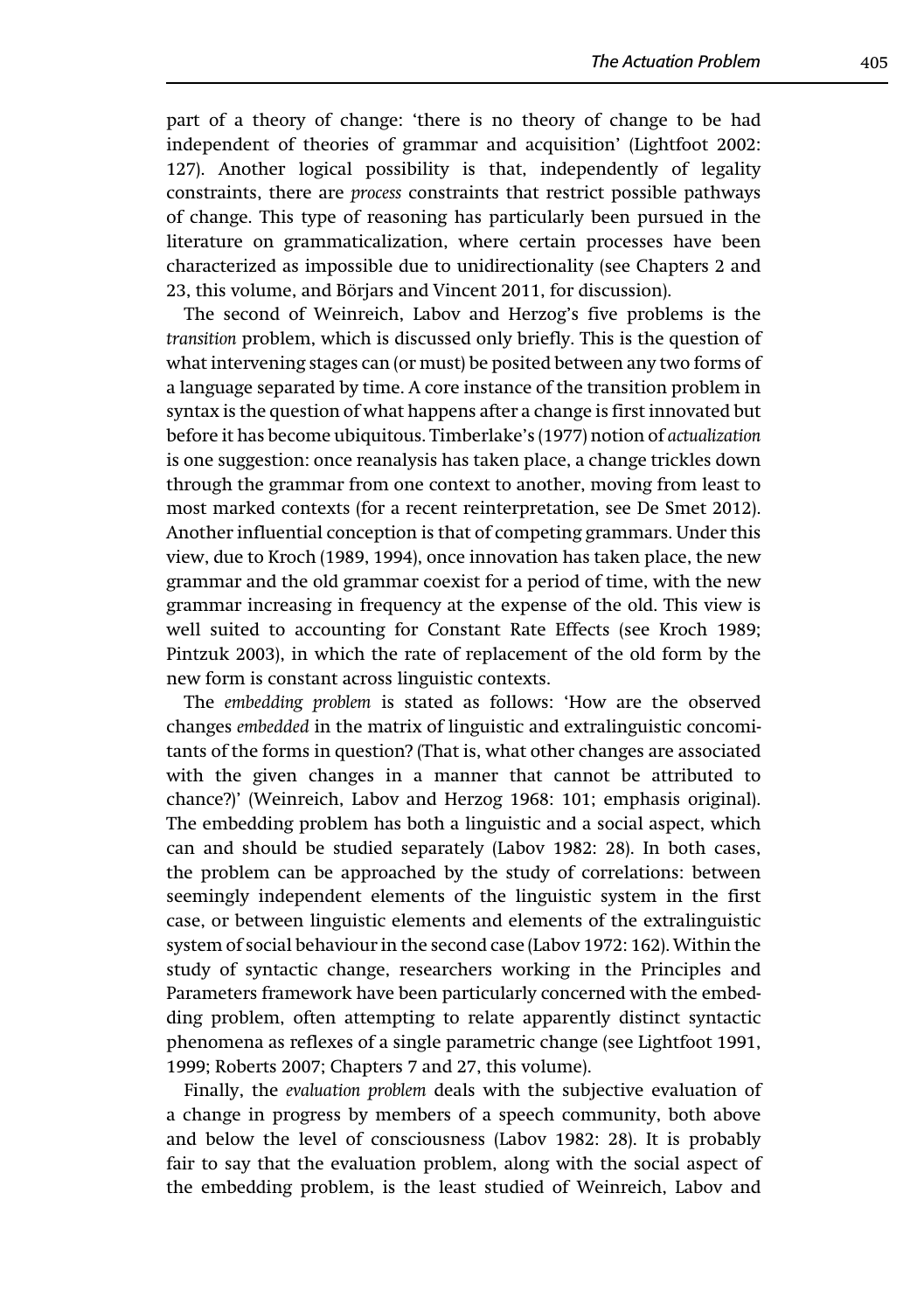Herzog's (1968) five problems as far as syntactic change is concerned: those working on syntactic change often abstract away from the social (see, for example, Hale 1998: 5–6), and the majority of the sociolinguistic literature focuses on sound change (though Naro 1981, Romaine 1982, Cheshire, Adger and Fox 2013 are notable exceptions). This imbalance may not be entirely for sociological reasons: Labov and Harris (1986: 21) suggest that '[a]bstract linguistic structure has little or no social impact on members of the community', perhaps in part because it is rarely consciously evaluated. More recently, Ingason, Sigurðsson and Wallenberg (2012) have put forward a strong Antisocial Hypothesis as regards syntax, suggesting that word order is not socially evaluated unless identified with specific phonological or lexical material. Chapter 25, this volume, explores the issue of social conditioning in much more detail.

It is clear that a solution to the actuation problem will rely on solutions to all of these problems. Yet the actuation problem remains a distinct question: even with a full understanding of (i) the constraints governing a change, (ii) the process of transition involved, (iii) how the change is embedded in other aspects of the language and society and (iv) how it is evaluated, we still do not necessarily know why the change took place when and where it did.

## 19.2.2 Prediction, Explanation and The Actuation Problem

Weinreich, Labov and Herzog (1968: 99f.) distinguish between a 'strong' and a 'weak' theory of language change. A weak theory of language change is essentially coextensive with the problem of constraints. A strong theory, on the other hand, is one that is fully predictive: given such a theory and a description of the structure of a language and its speech community at a particular point in time, it should be possible to predict the course of its subsequent development. Solutions to the actuation problem are, of course, an essential component of any such predictive theory.

Weinreich, Labov and Herzog are sceptical: 'Few practicing historians of language would be rash enough to claim that such a theory is possible' (1968: 99). Others have expressed similar views. Meillet (1921: 16) noted that all the laws of linguistic history discovered up to that point were statements of possibility, not of necessity, and that the variable conditions which permitted or catalysed the changes which actually occurred remained to be discovered. The point has been most forcefully made by Lass (1980), who compares explanations proposed in the historical linguistic literature with a gold standard of deductive-nomological explanation, and finds them lacking.<sup>2</sup> Lass's conception of deductive-nomological

 $2$  Lass goes on to conclude that deductive-nomological explanations are in principle unavailable in historical linguistics due to the nature of language change (1980: ch. 4). Lass (1997: 336), while acknowledging some weaknesses of his earlier work, remains convinced that it is not the case that 'causal explanations are or ever will be available' in historical linguistics.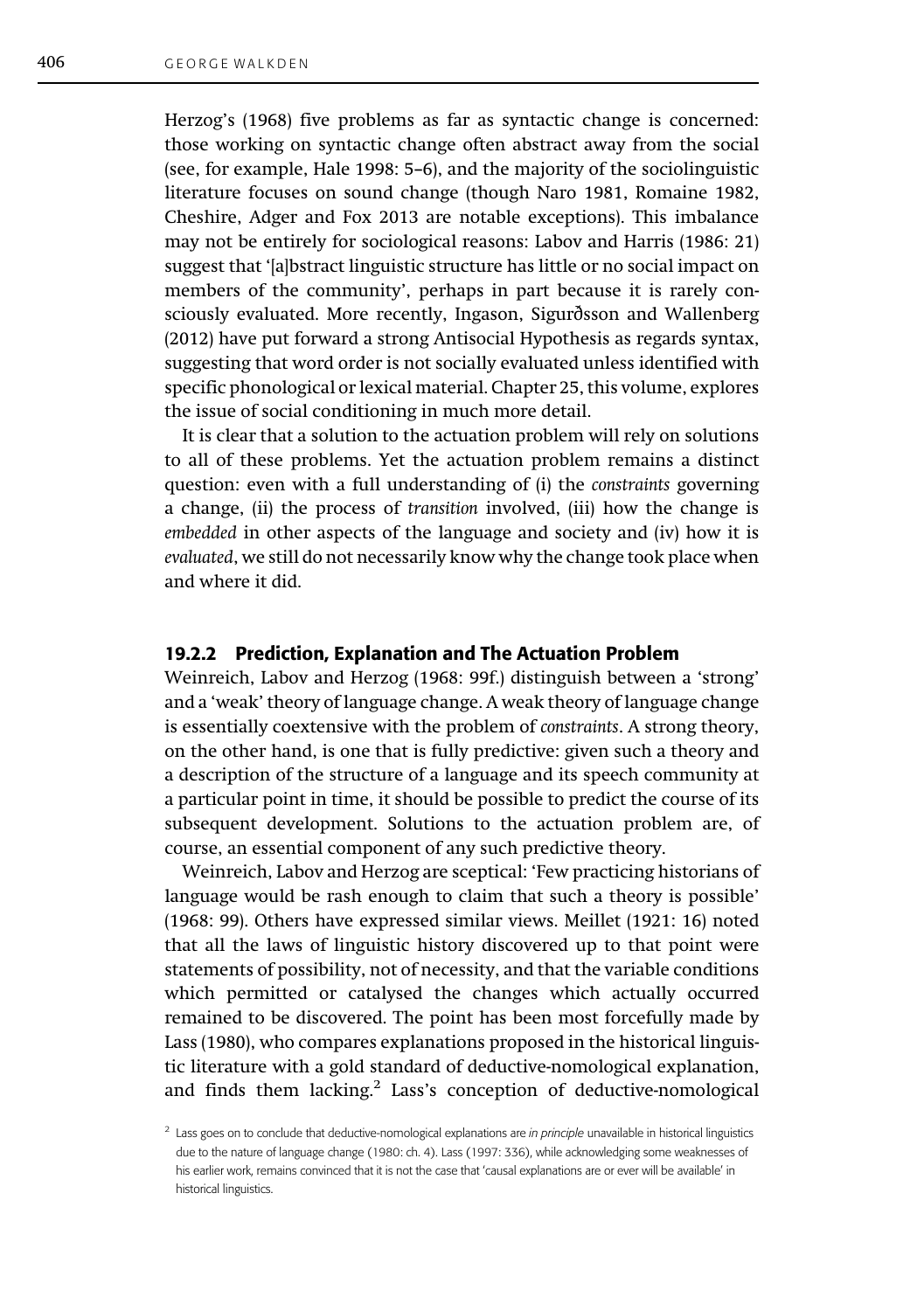explanation, following Hempel and Oppenheim (1948), is said to be one that 'characterizes the physical sciences (or a particular version of them)', and is 'in principle equivalent to a prediction' (1980: 9). Given an explanans – a conjunction of statements specifying both general laws and antecedent conditions – the explanandum (here, the change in question) follows necessarily by the rule of inference modus ponens.

The actuation problem and the notion of deductive-nomological explanation are closely related. Specifically, some form of deductivenomological explanation is a precondition for solutions to individual instances of the actuation problem: if we do not know what the sufficient conditions for a change are, we cannot say why it occurs when and where it does. At the same time, deductive-nomological explanation is not enough to guarantee a solution to the actuation problem. This is because the explanans consists only of conditions that are sufficient for the explanandum to occur; these conditions do not have to be necessary. A deductivenomological explanation could then in principle explain why a change had to occur at time t, while the change in fact occurred at time  $t - 1$ ; from the point of view of the actuation problem, this is clearly unsatisfactory.

If a deductive-nomological explanation for a change is not available, then, it follows that the actuation problem has not been solved with respect to that change. It is in this respect that Lass's (1980) arguments against proposed explanations become important in the context of the actuation problem. §19.3 brings out this relevance for individual types of explanation.

## 19.3 Internal Factors: Speakers, Hearers and Learners

Historical linguists are largely in agreement that the locus of diachronic discontinuity is the gaping chasm between the speaker and the hearer.<sup>3</sup> This is schematized in Figure 19.1, the Z-model of Andersen (1973: 767).

This section focuses on properties of individual language users (speakers, hearers, learners), and whether these properties help us to



Figure 19.1 Language transmission and change

<sup>&</sup>lt;sup>3</sup> Lass (1997) is a notable exception, arguing that 'we don't gain anything by invoking' speakers and hearers (1997: 377, fn. 42).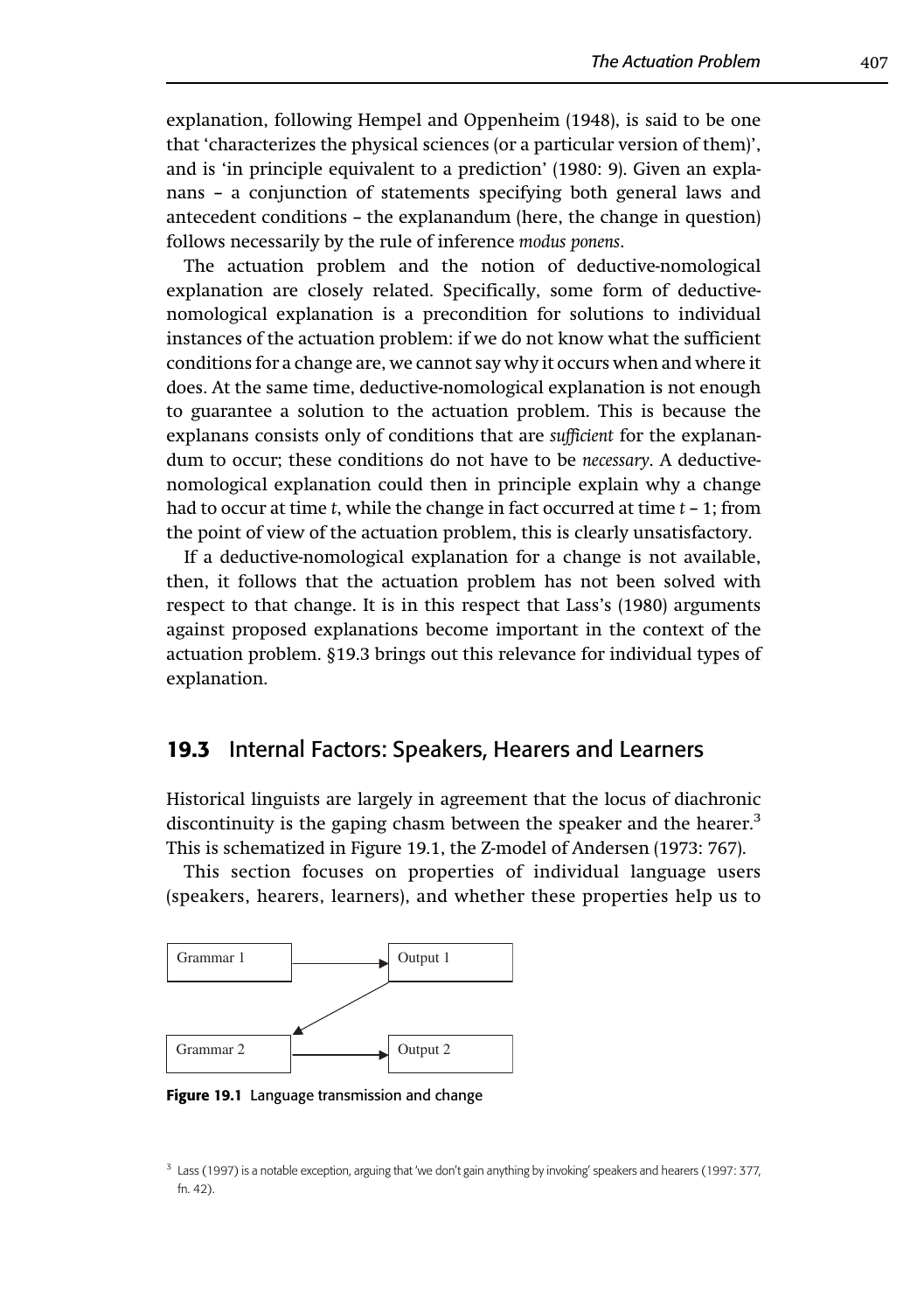solve the actuation problem. A variety of such properties have been suggested to play a causal role in language change. Here I focus first on reanalysis as a commonly assumed mechanism of syntactic change. I then address first-language acquisition and processing-based explanations in turn.

#### 19.3.1 Reanalysis

Langacker (1977: 58) defines reanalysis as 'change in the structure of an expression or class of expressions that does not involve any immediate or intrinsic modification of its surface manifestation' (see also Harris and Campbell 1995:61). Reanalysis on the part of the hearer/learner plays a central role in the historical narratives of linguists of all theoretical persuasions. Roberts (2007: 123), for example, considers reanalysis to be a central mechanism of syntactic change, and 'intimately bound up with parameter change'; Hopper and Traugott (2003: 59) state that 'grammaticalization always involves reanalysis'. Whatever the merits of reanalysis as a mechanism (see Chapter 4, this volume), given its centrality to historical syntax, we can ask: does reanalysis help us to solve the actuation problem?

A prerequisite for reanalysis is string ambiguity: a string has to be amenable to more than one analysis, the 'old' and the 'new' (see Timberlake 1977: 168). Questions arise immediately: why does the new analysis arise when it does? And why is the new analysis adopted at the expense of the old? These are questions to which the concept of reanalysis has no obvious answers in and of itself, though this is of course not to say that the concept is worthless: reanalysis is a mechanism, not an explanation. In order to address these issues, reanalysis needs to be supplemented at the very least with a theory of what the hearer/learner is actually doing: in other words, why one analysis arises and is preferred. This theory can take a number of directions, and the rest of §19.3 is devoted to exploring these directions.

#### 19.3.2 L1 Acquisition Pressures

The idea that the process of first-language (L1) acquisition by children is crucial to understanding language change is generally attributed to Paul (1880), and in recent years has been championed by diachronic syntacticians working in a generative framework (see, for example, Lightfoot 1991, 1999; Roberts 2007). The key notion is that learning may be 'imperfect', in the sense that it does not result in 100 per cent accurate replication of the grammar underlying the input data (see Chapter 24, this volume, for in-depth discussion). Assuming, then, that L1 acquisition plays some role in change: do explanations in these terms allow us to solve the actuation problem?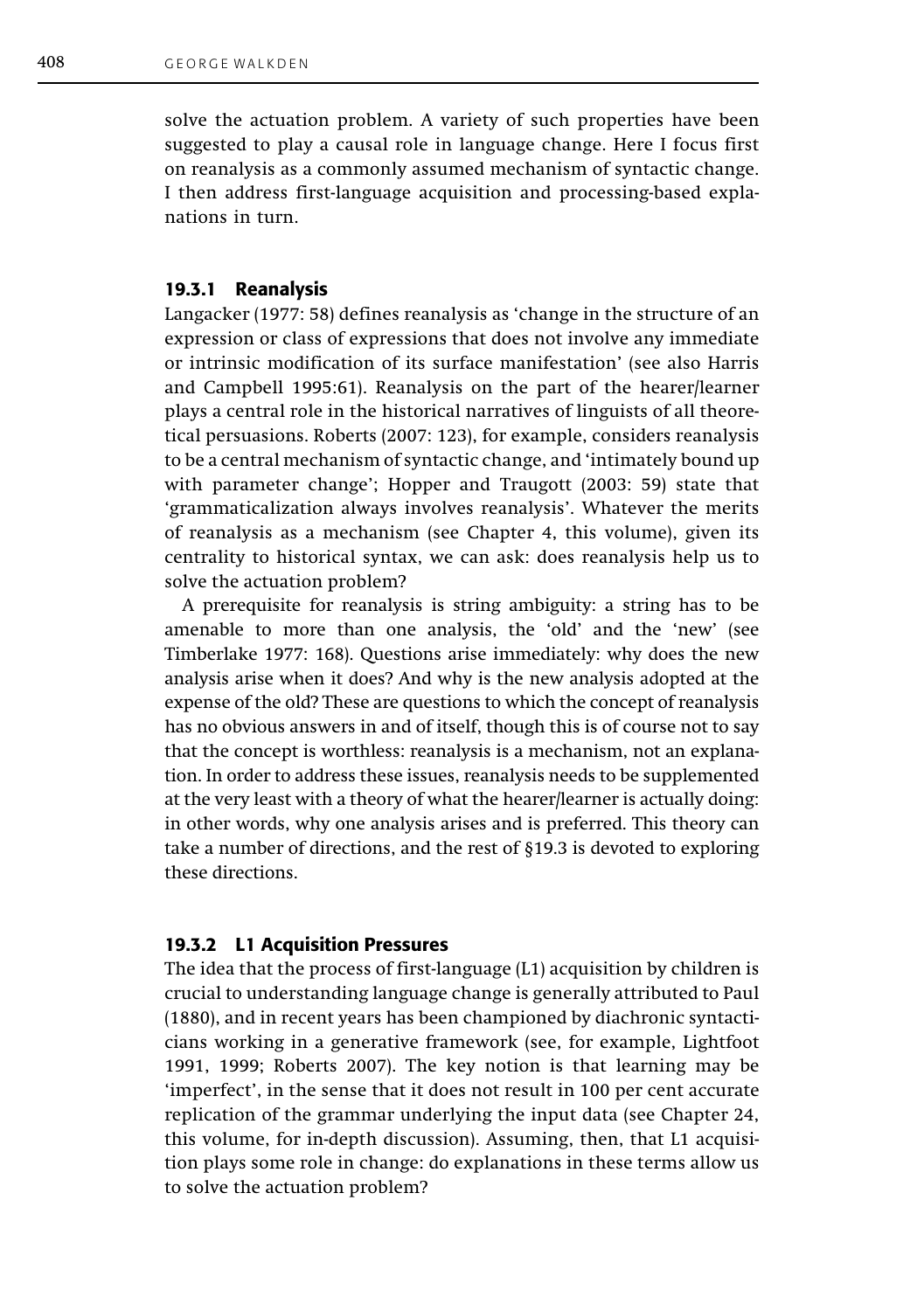The first and most essential ingredient that any theory of acquisition needs in order to be in with a chance of solving the problem is that it be deterministic in the sense of Walkden (2012: 894): for any temporally ordered set of sentences (primary linguistic data or PLD), any and all learners exposed to it will converge on the same grammar. The assumption of determinism is necessary because, if the learner's behaviour exhibits randomness, then it is impossible to predict (except stochastically) how a given learner will react to a given set of PLD and consequently impossible to predict when and where an acquisition-driven change will take place. Lightfoot anticipates this point, stating that the ideal theory of grammar and of acquisition, possessed by the acquirer, 'will be so restrictive that for any given language [i.e. set of PLD; GW] there will be only one grammar capable of producing the relevant output in a way consistent with the theory' (1979: 16).

An early and influential proposal for a key component of acquisition is Lightfoot's (1979) Transparency Principle (see Chapter 15, this volume), a 'requirement of the theory of grammar that derivations be of limited complexity' (1979: 344). The Transparency Principle aims to address the problem raised at the end of the last subsection, by supplementing the notion of reanalysis with an acquisition-based explanation for when it will take place and the direction it will take. It is couched in the Extended Standard Theory of the day, and envisages an upper bound on the extent to which transformations can cause surface structure to differ from the initial (base) phrase marker. The idea is that once derivations reach a certain level of opacity and exceptionality, the Transparency Principle will force reanalysis to occur. Lightfoot attributes a high degree of explanatory power to this principle: 'such a principle of grammar will predict the point at which radical reanalyses will take place' (1979: 122), and states that the principle, properly formulated, will provide 'an explanation for the re-analysis and for the fact that it took place at this time' (1979: 123; emphasis original), clearly echoing Weinreich, Labov and Herzog's (1968) wording in their formulation of the actuation problem.

The Transparency Principle has been criticized on both an empirical and a conceptual level. See McMahon (1994: 116–29), and Chapter 17, this volume, for an accessible treatment of the proposal and its critics. Even if we assume that the Transparency Principle can be precisely formulated and motivated, however, the principle does not obviously have the explanatory force that Lightfoot attributes to it. This is because its predictions, such as they are, state only that when faced with a particular type of PLD, the acquisition process will take a particular course. In order to predict the time at which a change will take place, an additional ingredient is needed, namely a notion of when this particular triggering experience will arise. Lightfoot clearly acknowledges this limitation in recent work, stating that '[w]hat we cannot explain, in general, is why the linguistic environment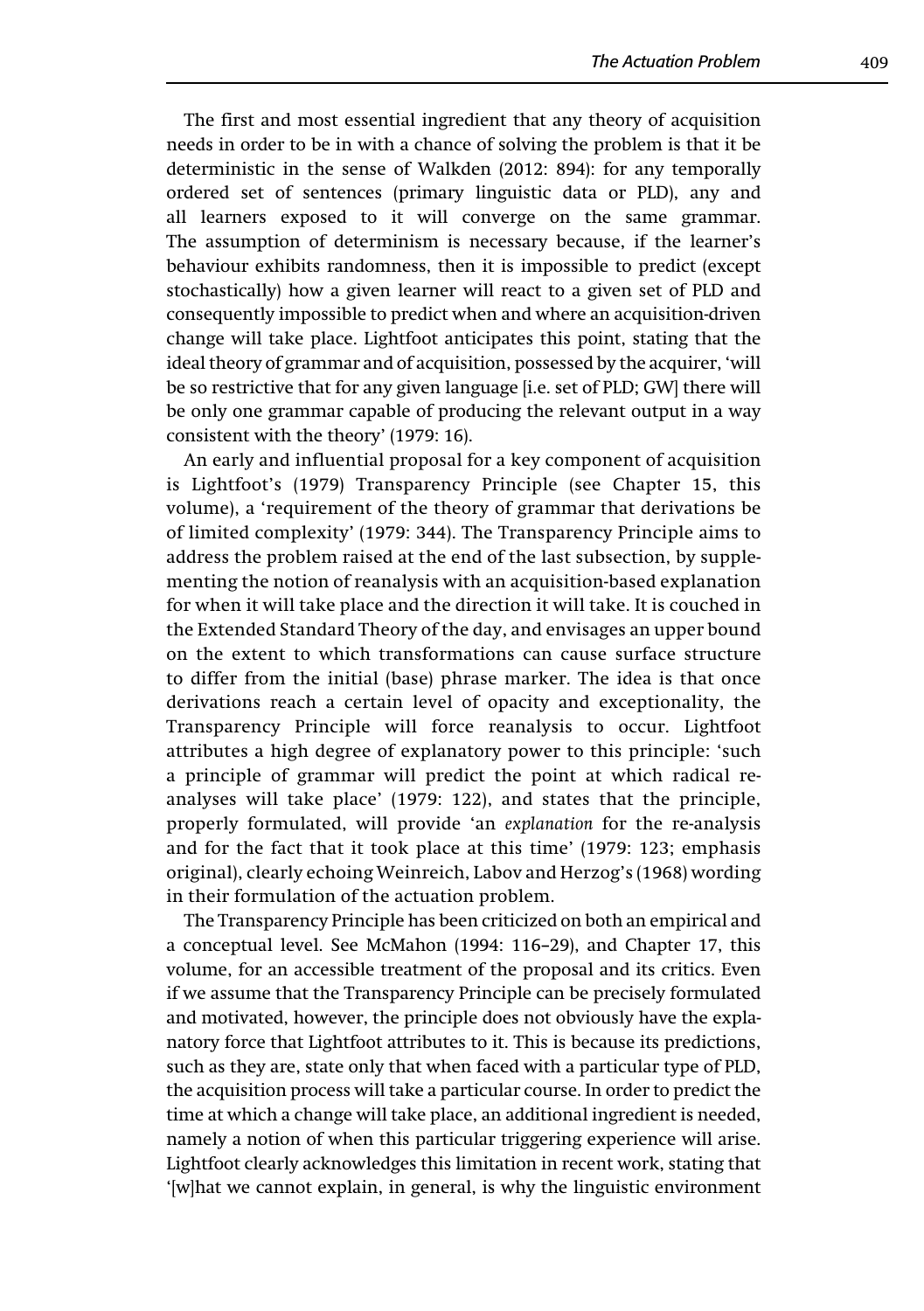should have changed in the first place (as emphasized by Lass 1997 and by others)' (2006: 165). In order to have a truly predictive theory of history which is able to overcome the actuation problem, we need to be able to identify what Lightfoot terms the local cause of a change (2006: 166), which is necessarily external. Whether or not this type of explanation is possible will be the focus of §19.4.

The Transparency Principle itself does not feature heavily in more recent work on diachronic syntax. However, the notion that properties of L1 acquisition strategies may play a key role in explaining language change remains alive and well. In particular, Roberts and Roussou (1999, 2003) and van Gelderen (2004, 2009, 2011) have proposed preferences on the part of the acquirer that they suggest explain cross-linguistically observed diachronic pathways of grammaticalization. For Roberts and Roussou, grammaticalization is upward reanalysis, and this follows from (3) (Roberts and Roussou 2003: 201, their (23)).

(3) Featural Simplicity Metric

A structural representation R for a substring of input text S is simpler than an alternative representation R´ iff R contains fewer formal feature syncretisms than R´.

Van Gelderen (2004, 2009, 2011) proposes two principles which have roughly the same effect: the Head Preference Principle, and the Late Merge Principle. In her recent work she suggests (2009: 186–9) that both follow from a principle of featural economy similar to (3), which prefers uninterpretable features over interpretable features over semantic features.

Lightfoot (2013), however, criticizes the work of Roberts and Roussou (2003) and van Gelderen (2004, 2011) on much the same grounds as I have criticized the Transparency Principle above: 'saying that it [a change; GW] results from an internal drive or a UG bias gives no explanation for why it happened when it did nor under what circumstances' (2013: e35), i.e. it does not solve the actuation problem.<sup>4</sup>

Van Gelderen (2009) explicitly contrasts her perspective with that of Lightfoot (1999, 2006), stating that '[f]or Lightfoot, change can only come from the outside, i.e. triggered by variable data ... I have argued the opposite: that change can come from the inside' (2009:189). However, under her approach, variable data are still required, as otherwise we have no account for why the economy principles take effect when they do. Lohndal (2009: 215), in a discussion of van Gelderen's principles, states that 'unless the external data is such that the principle can kick in, it won't'.

 $4$  However, as we have seen, Lightfoot is willing to recognize this limitation in any theory of change (2006: 165f.). It is therefore odd that he should choose to criticize Roberts and Roussou (2003) and van Gelderen (2004, 2011) for not overcoming it.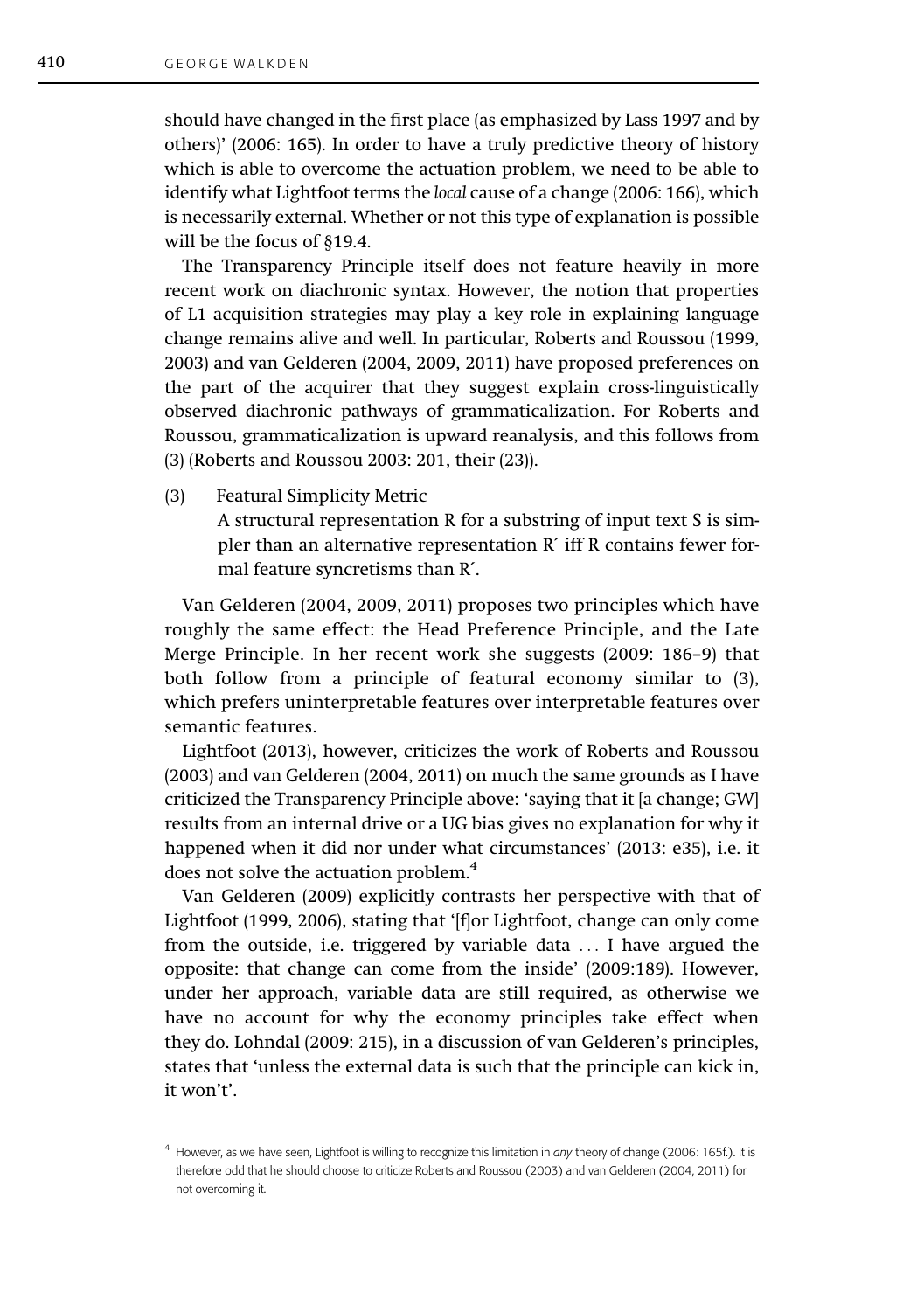As we have seen from the examples of the Transparency Principle and of formal approaches to grammaticalization, it is in principle impossible for a theory of change that consists only of a theory of grammar and of acquisition to provide solutions to the actuation problem. This is because acquirers are located in time and space, and are responsive to the PLD they receive: their exact response will depend on these PLD, yet the theory of acquisition by itself says nothing about what these PLD will look like or when they will arrive. At best such a theory can predict what an acquirer will do when faced with a particular set of PLD, and this capacity is likely to turn out to be an important component of any theory of change.

## 19.3.3 Functional Pressures

Another tradition of explanation that is firmly grounded in the behaviour of individual language users ascribes diachronic change to functional pressures that act indirectly through processes of production and perception to make the language more user-friendly in some respect, typically with regard to its communicative function (see Chapter 31, this volume, for an overview). I will here discuss one paradigm example: Hawkins's (1990, 1994, 2002a, b, 2004) theory of processing efficiency and complexity.

Functional approaches to language are often contrasted with formal approaches: however, this dichotomy is misleading, as functional explanation of the origin of linguistic features and typological tendencies through diachrony is perfectly compatible with a formalist stance on symbolic computation, and with a clear distinction between competence and performance (see Newmeyer 1998; Fischer 2007). The principles proposed by Hawkins, for instance, presuppose some notion of phrase structure similar to that found in X-bar theory. Furthermore, explanations for diachronic change proposed in the 'formalist' literature often have a heavily functional flavour: Lass (1980: 66) observes that the notion of optimization incorporated in King's (1969) classic work on language change and generative grammar is 'nothing if not "therapeutic"'. The same is true of both the Transparency Principle, which Lightfoot explicitly describes as therapeutic (1979: 124), and of Roberts and Roussou's and van Gelderen's simplicity metrics, which serve to eliminate excess complexity in representations. It therefore makes more sense to view functional and acquisition-based explanations of change as the same basic type of explanation: 'internal' – understood as pertaining to speakers, hearers and learners as the (mostly) unconscious agents of change – as opposed to 'external' (on which see §19.4).

Central to Hawkins's work is the Performance–Grammar Correspondence Hypothesis (PGCH) given in (4) (Hawkins 2004: 3).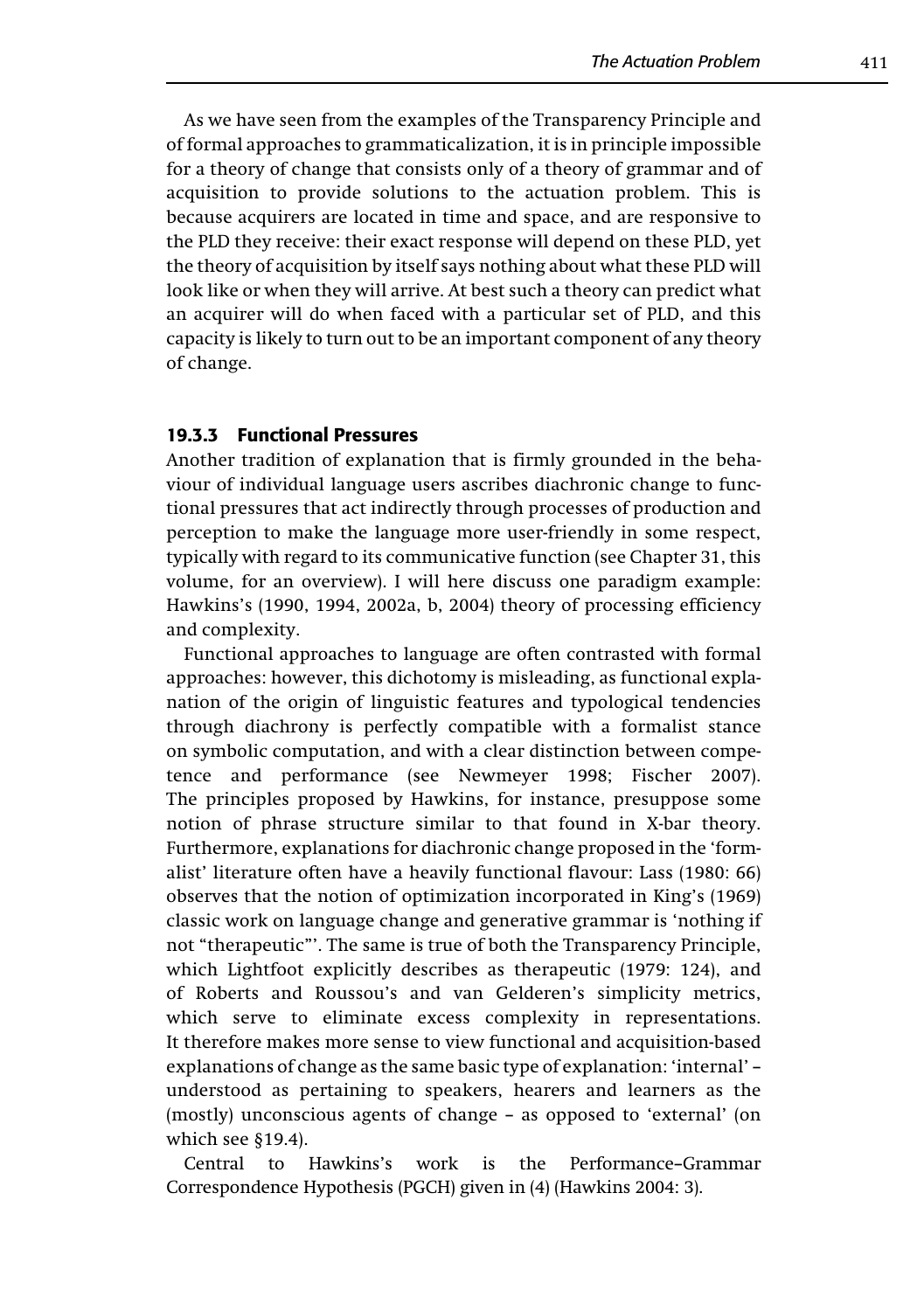(4) Performance–Grammar Correspondence Hypothesis Grammars have conventionalized syntactic structures in proportion to their degree of preference in performance, as evidenced by patterns of selection in corpora and by ease of processing in psycholinguistic experiments.

Evidently, for this to work it is necessary to have an account of what is preferred in performance. Hawkins's key metric for this is given in (5) (Hawkins 2004: 107).

(5) Early Immediate Constituents (EIC) The human processor prefers linear orders that maximise PCDs [Phrasal Combination Domains; GW] (by maximizing their IC-tononIC [or IC-to-word] ratios), in proportion to the minimization difference between competing orders... The PCD for a mother node M and its I(mmediate) C(onstituent)s consists of the smallest string of terminal elements ... on the basis of which the processor can construct M and its ICs.

EIC creates a preference for harmonic orderings, i.e. those in which the direction of branching is consistently to the left or consistently to the right, and a dispreference for centre-embeddings. By the PGCH, then, we should see transitions away from disharmonic systems, all else being equal.

Hawkins is mute with regard to actual historical mechanisms that might underlie the PGCH or explain specific effects, as noted by Aitchison (2003: 742) and Walkden (2009: 69): we have no understanding of exactly how grammars might conventionalize syntactic structures that the parser prefers. Nevertheless, the idea that they might do so is not implausible. If a principle like EIC is attributed causal status, though, it is susceptible to the same kind of arguments adduced by Lass (1980: ch. 3) against functional pressures in sound change. In brief: if EIC is strong enough to cause disharmonic branching and centre-embeddings to disappear, then why does it (a) not cause them to disappear in all cases and all related languages, and (b) allow them to arise in the first place? To take a concrete example: early English possessed OV word orders – which for simplicity's sake we can treat as involving a head-final VP, following van Kemenade (1987), Pintzuk (1999, 2005) and subsequent work – at the same time as head-initial structure higher up the tree, for instance in the CP. According to EIC, this type of word order is dispreferred, since the parser will not be able to construct the mother node VP until after the verb is encountered. Therefore, EIC could be said to have played a causal role in the change to consistently right-branching structure in the history of English. However, the supposedly problematic word order is maintained in the history of German until the present day. If EIC is causally active, then why not here as well, especially given that English and German have a common ancestor?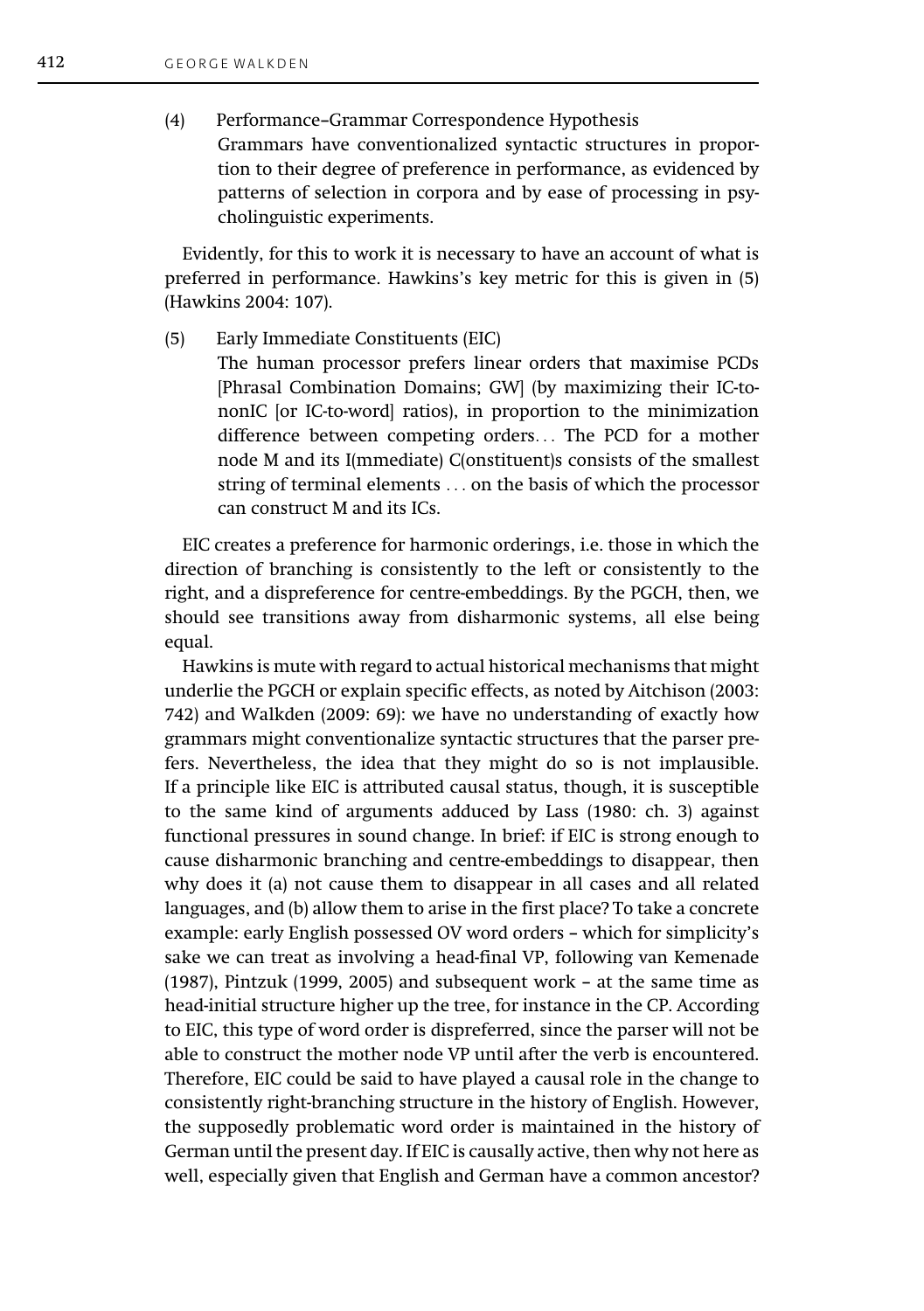One possible answer, of course, is that EIC is not the only principle of performance in Hawkins' theory. In his more recent work (2004, 2007), EIC is in fact subsumed under a principle of Minimize Domains (MiD), which operates alongside Maximize On-line Processing (MaOP) and Minimize Forms (MiF). Hawkins views these principles as competing with one another. For instance, in languages that are VO and NRel, MiD and MaOP are acting in unison; in languages which are OV and RelN, MiD defeats MaOP, while in languages which are OV and NRel, MaOP comes out on top (2002b: 221). The retention of OV word order with a head-initial CP in German could, then, potentially be analysed as an instance of another principle trumping MiD.

The prioritization of different functions in different languages is an argument that Lass (1980) anticipates, however, again in relation to an explanation for a sound change proposed by Campbell (1975):

The trouble with arguments like this is that you can't lose. What Campbell seems to be saying is that 'paradigm conditions' are important except where something else is. To my mind the virtual invulnerability of functional arguments like this strongly militates (to put it weakly) against their acceptability. (1980: 70)

For Hawkins's account, then, the problem is this: why would MiD be ranked above MaOP in one language but not another? Claiming priority for a specific principle in a given language is simply restating the (diachronic) problem: re-ranking of preferences must be possible (see, for instance, Bermúdez-Otero 2006 and the papers in Holt 2000 for diachronic work in Optimality Theory), yet we need an explanation for why and when this would occur.

In sum: functional preferences cannot be both universally active and causal in change, as this leads to a regress problem, but if they are not universally active then we need to know when they are active and when they are not, a question which cannot itself be answered in functional terms.

## 19.3.4 Internal Factors: Interim Conclusion

So far we have seen that internal approaches to motivations for language change – whether rooted in acquisition, cognition, or language use – are unable to provide satisfactory answers to the actuation problem, at least as long as they involve universal and invariant properties of human cognition or communication. This is not a new realization. Hale (1998) states:

Numerous 'causes' of change have been cited in the literature. Most mysterious is the frequent claim that various 'constant' factors are the 'cause' of change events. By 'constant' I mean merely factors that can be plausibly assumed to be active in every acquisition event. The fact that these factors were 'active' during the acquisition of the grammar that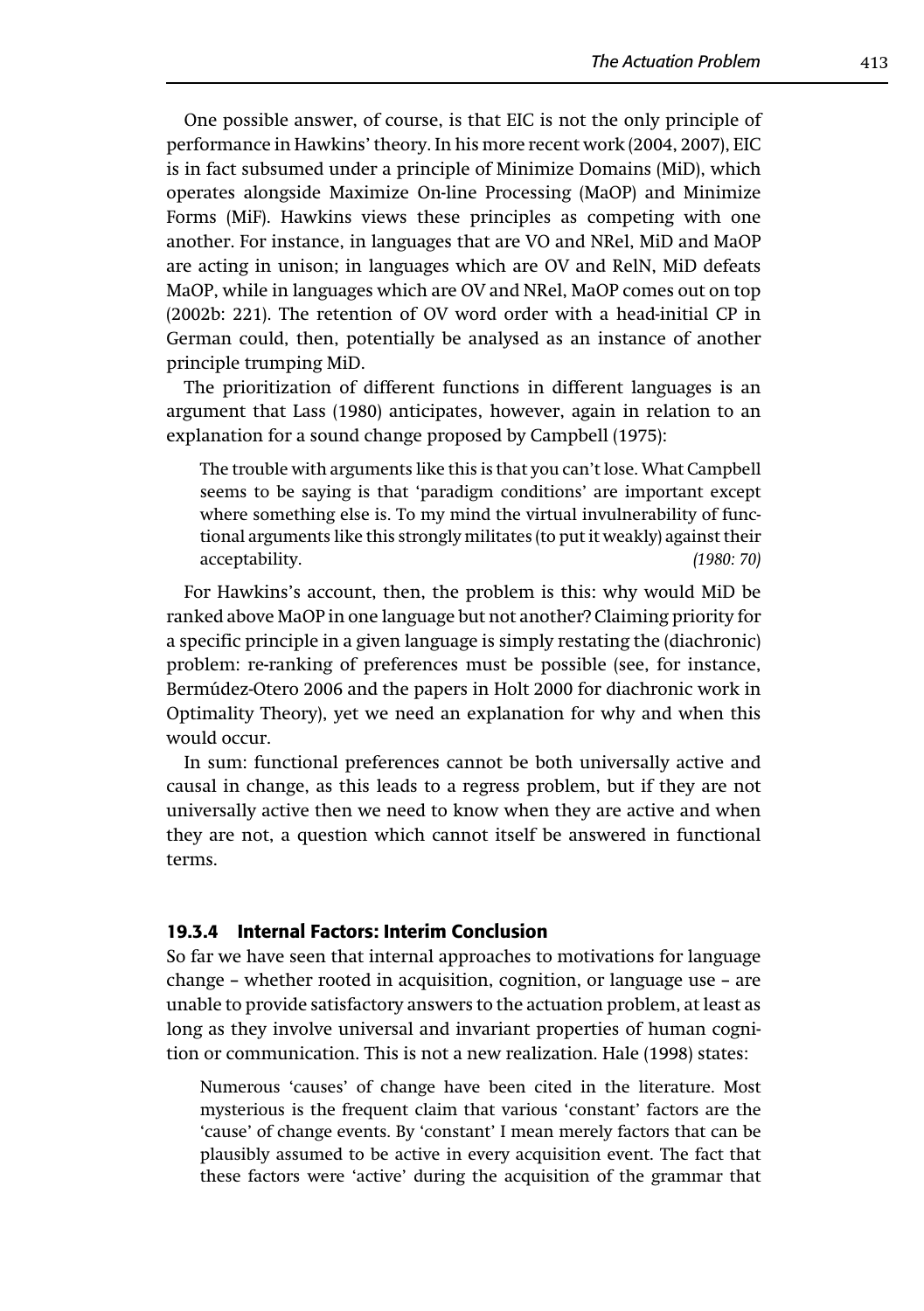serves as the target for a particular acquirer and did not induce a particular change during that earlier acquisition event would seem to preclude attributing changes during the second acquisition event to such factors.

(1998: 8, fn. 9; scare quotes original)

Though stated in terms of acquisition, the same problem arises for any 'constant'-based explanation. Similarly, Labov (2001: 503) formulates a Principle of Contingency, asserting that the 'starting point of a historical and evolutionary approach to language change is that one cannot account for change by any universal trait of human beings or of language'; see also Kroch (2000: 699f.), Lightfoot (2006: 165) and Roberts (2007: 126). This is not to say that universal traits are unhelpful in understanding language change: just that, in Weinreich, Labov and Herzog's (1968) terms, they help us to solve the constraints problem and perhaps the transition problem, but not the actuation problem.

There are two obvious responses to this situation, other than giving up. The first is to seek explanations in terms of external factors, such as those which might cause different sets of PLD to be available to different acquirers. The second is to abandon the assumption that the universal traits or preferences are in fact universal, or at least universally ranked. This second direction leads us to the type of competing-motivations approach that has been discussed in §19.3.4 in relation to the work of Hawkins (2002a, b, 2004). But, as observed in that section, this is merely a restatement of the problem, since now we need to account for the differences between individuals in terms of the preferences or rankings. Whichever response we choose, then, we are forced to turn to external factors in order to resolve the situation.

# 19.4 External Factors: Population Thinking

Lightfoot (1999, 2006, 2013) is not optimistic about the study of external factors. This is not surprising, since it is unlikely that we will ever be able to recover the full details of the PLD for any given acquisition situation. This situation leads Lightfoot (1999) to explore the notion that language change is 'chaotic', in the technical sense: in other words, if it is deterministic, then it is also extremely sensitive to initial conditions, so that we cannot predict the outcome in practice (see also Hale 1998: 9).

Under certain conditions, however, it might be possible to determine what sort of speakers/hearers/learners are present in what sort of situation, or what sort of PLD will be produced. Research in two closely related areas has addressed this question: language contact, and sociolinguistics.

These perspectives require us to abandon the stance that I-language ('individual', 'internal' and 'intensional' language in the sense of Chomsky 1986) is the only coherent object of study, and that a theory of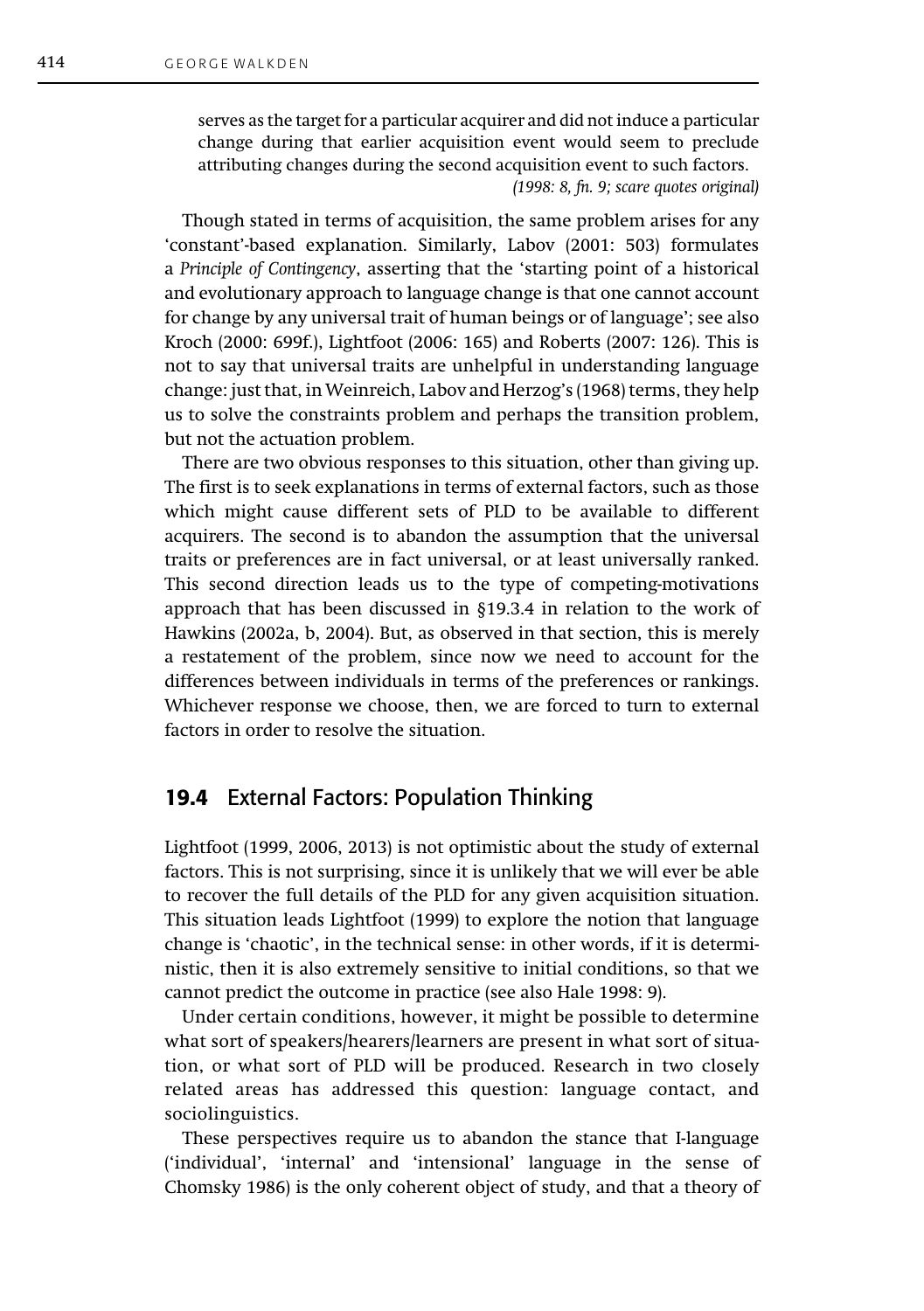change must reduce to a theory of grammar plus a theory of acquisition (as argued by Lightfoot 1979 and Hale 1998). Instead we must view our I-language-bearing individuals as situated in populations, the composition and distribution of which may change. This population thinking, dominant in evolutionary biology since Darwin, is defined by Lewens (2007) as 'any effort to abstract from a characterisation of individual psychological profiles, in a way that allows an exploration of the consequences of these individual-level dispositions for population-level properties' (see also Mayr 1976: 26–9; 2004; Sober 1980). Importantly, this does not necessitate an abandonment of the insights derived from I-language approaches; in fact, it requires and presupposes a good characterization of the individual, as Lewens's definition makes clear.

#### 19.4.1 Language Contact

Contact has had a chequered history as a type of explanation for change; see Chapter 8, this volume, for a full overview. A common twentiethcentury stance has been to ascribe a change to the effects of contact only if there is 'clear and overwhelming evidence' (see Lass 1997: 201), with 'endogenous' explanations to be given priority. This stance has not gone without criticism: see Farrar and Jones (2002) and Filppula (2010: 449) for rejections of this 'if-in-doubt-do-without' methodology. If, as argued in §19.3, internal explanation cannot solve the actuation problem alone, it is worth exploring the explanatory power of contact-based explanations.

If there are speakers possessing two different types of grammar in contact within a population, there are three logical possibilities for the outcome. One is that nothing happens, and stable variation persists. The second possibility is that features of one grammar type are incorporated into the other (which can, of course, happen in both directions simultaneously). Thirdly, the grammar types may change due to contact, but in ways that do not cause them to resemble one another more.

Setting the first possibility aside as uninteresting for the study of the actuation problem, I will refer to the second as transfer, following Winford (2003; 2005: 376), who develops ideas first found in van Coetsem (1988, 1995, 2000). Winford develops an approach that might help to predict what type of transfer will occur and in which circumstances. The approach revolves around language dominance, understood in psycholinguistic terms as the language in which the speaker is most proficient. Winford (2005: 376) and van Coetsem (1988: 3) define two types of transfer. The first is borrowing, in which material is transferred under what has been called 'recipient language agentivity', i.e. when a speaker dominant in the language that will ultimately receive the feature is actively using features from a different grammar. The second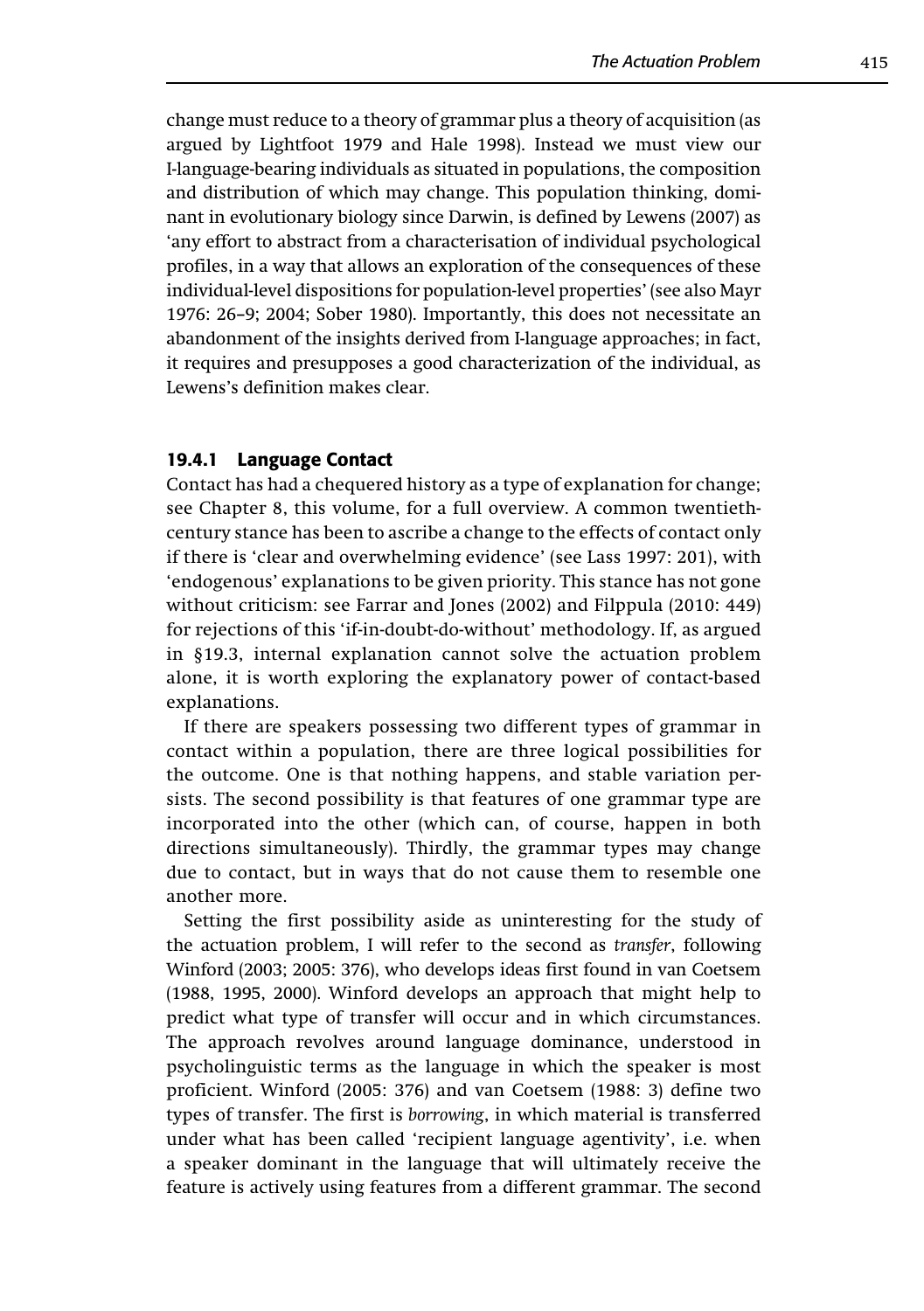is imposition, in which the source language speaker is the agent (source language agentivity).

The distinction between imposition and borrowing is not merely terminological: according to van Coetsem (1988: 25) and Winford (2005: 377), recipient language agentivity and source language agentivity give rise to different types of change. In particular, Winford (2005) argues at length that borrowing standardly involves the transfer of open-class vocabulary items, whereas imposition is more likely to lead to the transfer of phonological or syntactic features. The distinction is not absolute: Winford suggests (2005: 383) that lexical transfer from French into Middle English was mediated by both source and recipient language agents. Similarly, structural transfer may occur under borrowing of lexical items together with their syntactic properties (Winford 2005: 385–8), as seems to be the case with phrase-final prepositions in Prince Edward Island French (King 2000), or it may occur as a result of imposition, as Winford (2005: 394f.) suggests is the case with the argument structure of verbs like gustar in Spanish in contact with English, which come to take a nominative experiencer. However, to the extent that it is possible to identify types of transfer characteristic of borrowing and imposition, then, given a characterization of a population in terms of the distribution and psycholinguistic dominance of its individuals, we can approach the question of what features will be transferred, and when and where this transfer will occur. Of course, more work needs to be done on linking different linguistic types of transfer to the two types of agentivity, and on investigating the individual-level processes of production and comprehension they are derived from. Winford (2005: 417–20) takes a step in this direction by looking at production in codeswitching, following Myers-Scotton (2002, 2003).

Not all effects of contact are cases of transfer, as Winford recognizes (2005: 376, fn. 3). Lucas (2009) discusses a further type of contactinduced change, which he labels restructuring and which corresponds to the third logical possibility mentioned above: 'changes which a speaker makes to an L2 that cannot be seen as the transfer of patterns or material from their L1' (2009: 145; see also Trudgill 2011).<sup>5</sup> Lucas illustrates this possibility using several case studies of L2 acquisition in which systematic deviations from the target grammar have been observed that cannot be interpreted as resulting from the acquirer's L1 (2009: 135-8). Håkansson, Pienemann and Sayehli (2002) show, for example, that speakers of Swedish (a V2 language) learning German (another V2 language) as an L2 regularly produce non-V2 structures in their German output.

<sup>&</sup>lt;sup>5</sup> Van Coetsem (1995: 70) and Winford (2005: 376f.) claim that a speaker is not necessarily psycholinguistically dominant in his/her first or native language, though the two will coincide in the majority of cases. See Lucas (2009: 111–20) for discussion of this issue.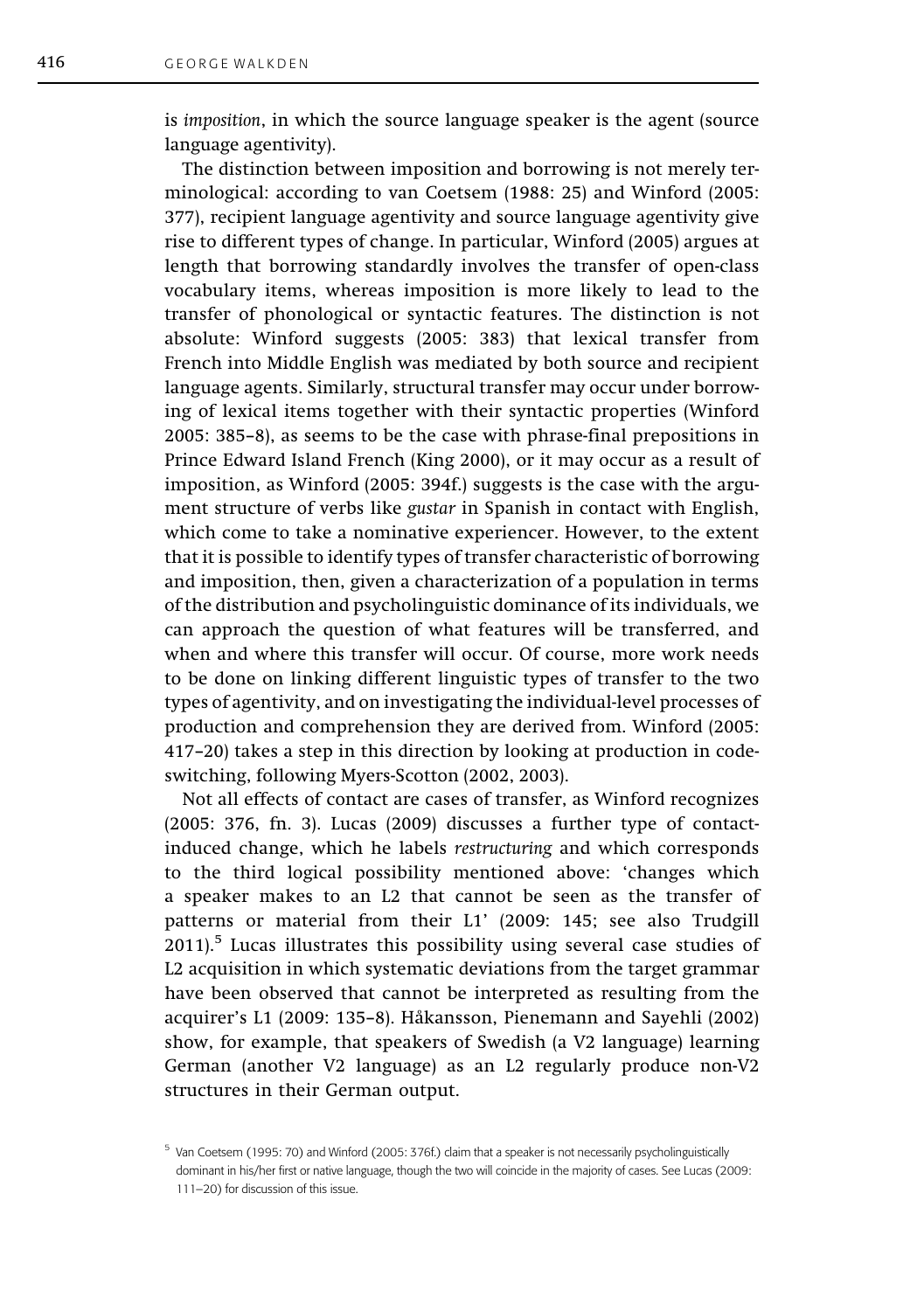The impact of L2 acquisition, and its potential to lead to contact-induced changes that are not direct transfer, has not been widely studied in the literature on diachronic syntax, though Weerman (1993) is an early exception. Weerman argues for the influence of Old Norse on English in the change from OV to VO (1993: 918–22), despite the fact that both languages were OV, on the grounds that L2 learners of V2 and OV languages tend to assume VO (Clahsen and Muysken 1986). Roberts (2007: 391–9) and Lucas (2009: 145–9, 167–9) provide further discussion. Though this particular example is debated, it is clear that explanations of this kind provide something that internal explanations cannot: they can help us identify the reasons that a change took place when and where it did, in population terms. In the case of the change from OV to VO in English, a contact-based explanation has the potential to explain why Dutch and German have not undergone this particular change.

#### 19.4.2 Sociolinguistic Explanations

Of course, not all linguistic changes occur in circumstances in which there are two clearly distinct 'languages' (in the pretheoretical sense) in contact. This is presumably what Lass (1997: 209) has in mind when he states that internal explanations are to be preferred on the grounds that 'endogenous change must occur in any case'. Beyond clear cases of language contact, then, can a case be made for external causal factors? The search for such factors is a major part of the work of sociolinguists, in addition to the social embedding problem and evaluation problem as discussed in §19.2 (see also Chapter 23, this volume).

Hale (1998) is sceptical about the role of external factors. He draws a distinction between 'change', i.e. the emergence of a new structural feature, understood simply as a set of differences between two grammars mediated by a single acquisition event, and 'diffusion', whereby additional speakers acquire the new feature. Diffusion, according to Hale, 'represents the trivial case of acquisition: accurate transmission', and no special explanatory principles are required to account for it (1998: 5); furthermore, '"populations" are irrelevant for those interested in studying the properties of I-language' (1998: 6). Diffusion in Hale's sense is indeed irrelevant for the study of the actuation problem, but this does not mean that the structure of populations is also irrelevant. Labov (2007) draws an important, but different, distinction between transmission and diffusion. Transmission, in Labov's sense, refers to an 'unbroken sequence of nativelanguage acquisition by children' (2007: 346), which he argues is likely to be highly accurate; diffusion in Labov's sense, by contrast, involves the attempted replication of linguistic features between adults, often highly inaccurate.

Labov illustrates the difference between transmission and diffusion with reference to the New York short-a system (2007: 353–72), among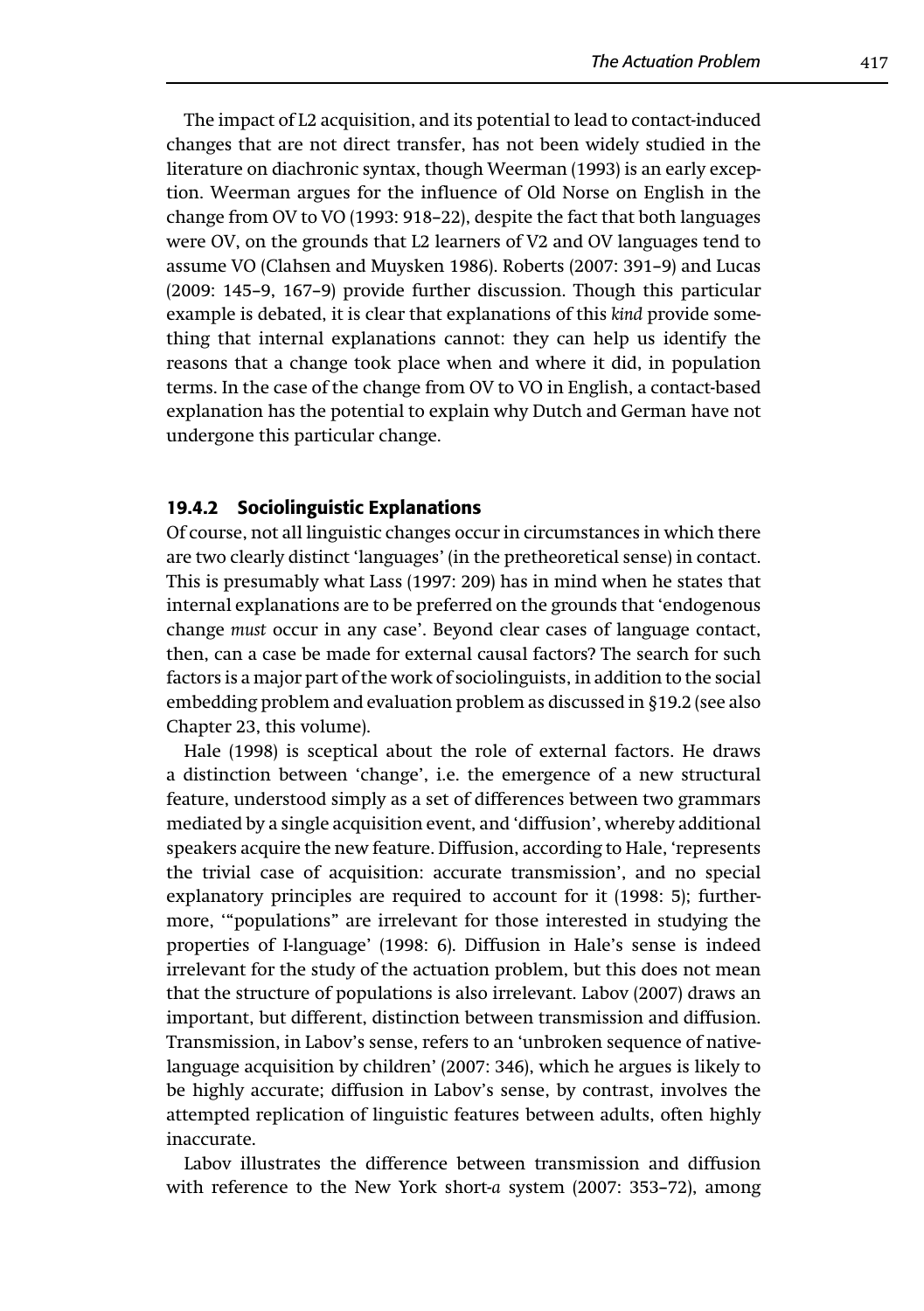other case studies. He demonstrates that the alternation between tense and lax variants is conditioned by a complex array of factors: function words, for instance, have lax short-a, while the vowel is tense in corresponding content words, and there are a number of lexical exceptions to the general phonological rules. The New York system has diffused to other communities, but typically imperfectly: for instance, in New Jersey and Albany the function-word constraint has been lost. Diffusion, according to Labov, normally leads to a 'loss of structural detail' (2007: 357), typical of adult-language acquisition. Note that here we have an event of change, in Hale's terms, but one whose occurrence can be understood in terms of the structure of the population.

The distinction between transmission and diffusion has not been investigated with regard to syntactic change, but the structure of populations plays a similar explanatory role in Kroch's (2000) and Eitler's (2006) accounts of the loss of V2 in English (see also Lightfoot 1999: 151–8). The starting point for these accounts is the observation that Old English had a mixed V2 system, in which the presence or absence of V2 was contingent on properties of the subject and initial adverbs as well as clause type. Northern dialects of English then developed a strict V2 system, comparable to that of present-day Continental Germanic and Scandinavian languages, through contact with speakers of Old Norse (Kroch and Taylor 1997). Speakers of the northern strict V2 and southern mixed V2 varieties would then have come into contact with one another as a consequence of population movements in the Middle English period. Kroch (2000) argues that the non-V2 grammar characteristic of modern English is a consequence of this contact, as northerners hearing surface V3 clauses interpreted the grammar underlying them as non-V2 (rather than mixed V2), and, in accommodating, innovated a non-V2 grammar. Building on Kroch's account, Eitler (2006: ch. 5) demonstrates that this grammar took off first, and fastest, in some London varieties and particularly in the northern and central Midlands. He ascribes this to the heavy immigration and weak social network ties in these areas at the time. These plausibly caused diffusion in Labov's sense/restructuring in Lucas's sense: imperfect acquisition of a grammatical system by adults. Again, if correct, this scenario yields insight into why the change happened when and where it did.

Discussing Milroy's (1992: 10) claim that '[i]n order to account for differential patterns of change at particular times and places, we need first to take account of those factors that tend to maintain language states and resist change', Campbell (2013: 195) queries: 'How can the actuation problem, the question about how changes get started in the first place, be approached with a model based solely on norm maintenance, that is on resistance to change but not on change itself?' Given the discussion in this section, the answer is not too difficult to sketch. According to Milroy, weak ties in social networks are the locus of change. If weak network ties are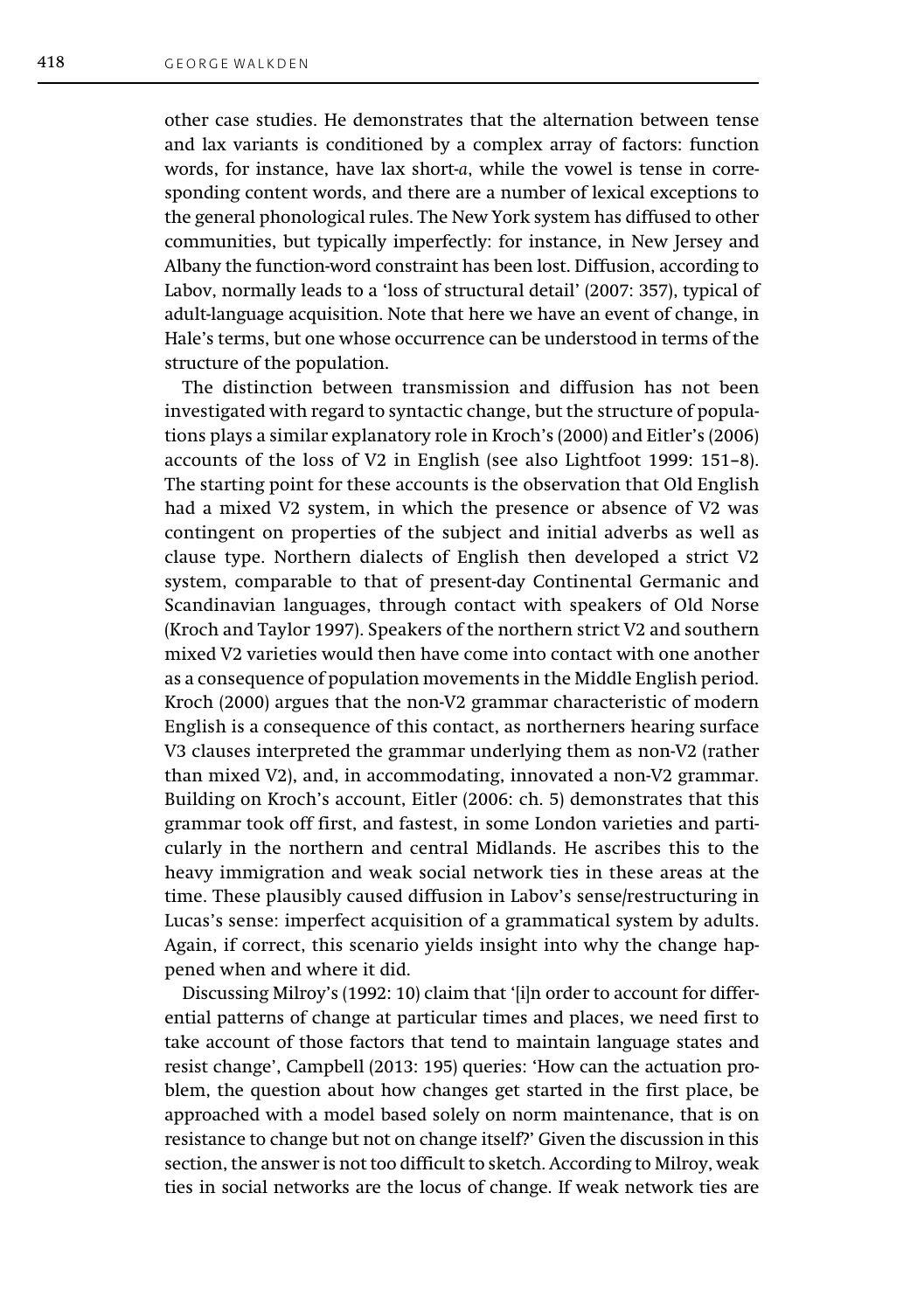likely to involve situations of adult language learning and hence lead to diffusion/restructuring, then these nodes in the network may be not only those through which new features are transmitted most rapidly, but also those at which innovations are most likely to take place.

### 19.4.3 External Factors: Interim Conclusion

Whereas internal factors are inherently incapable of addressing the actuation problem, external factors, i.e. factors to do with population composition and distribution, may have the potential to do so. At least, in contact-based or sociolinguistic explanations, we can gain some insight into why a change happened when and where it did.

This is not to say that particular instances of the actuation problem in the historical record are by any means solved. To pinpoint a precise time and location for a particular innovation, we would need access to detailed information about the PLD available to individual acquirers, and the structure of individual discourses – information which in almost all cases will be beyond our grasp due to the nature of the historical record. The situation is better in studies of change in progress, but not much better, as Lass (1980: 94–6) points out. Here at least we have the potential to observe the moment of actuation directly – but we are unlikely to do so except by accident, and even then we would be unlikely to know what we are observing.

All the potential explanation types given in this section also admit further 'why?'-questions. For instance, with regard to the loss of V2 in English as discussed in §19.4.2: why did the relevant population movements take place during the Middle English period? Why were there weak network ties at just that time and in just that place? So these external factors do not allow us to solve the actuation problem in a completely satisfactory way, even if we had all the relevant historical linguistic data at our disposal. But to the extent that these further questions take us far beyond the domain of language, we are justified in leaving them to our historical and sociological colleagues.

## 19.5 Conclusion: An Unsolved Riddle

I have argued that internal factors – that is, factors relating solely to the knowledge or behaviour of individuals – are unable to account for the time and place of changes, i.e. to solve the actuation problem. An understanding of these factors is nevertheless crucial, as they form part of the explanans for any change, even if they cannot form all of it. External (populationbased) factors fare better, as questions such as 'Why did English lose V2 but not German or Dutch?' can in principle be addressed. However, it is all too easy to invoke contact, weak network ties, imperfect learning, etc. as post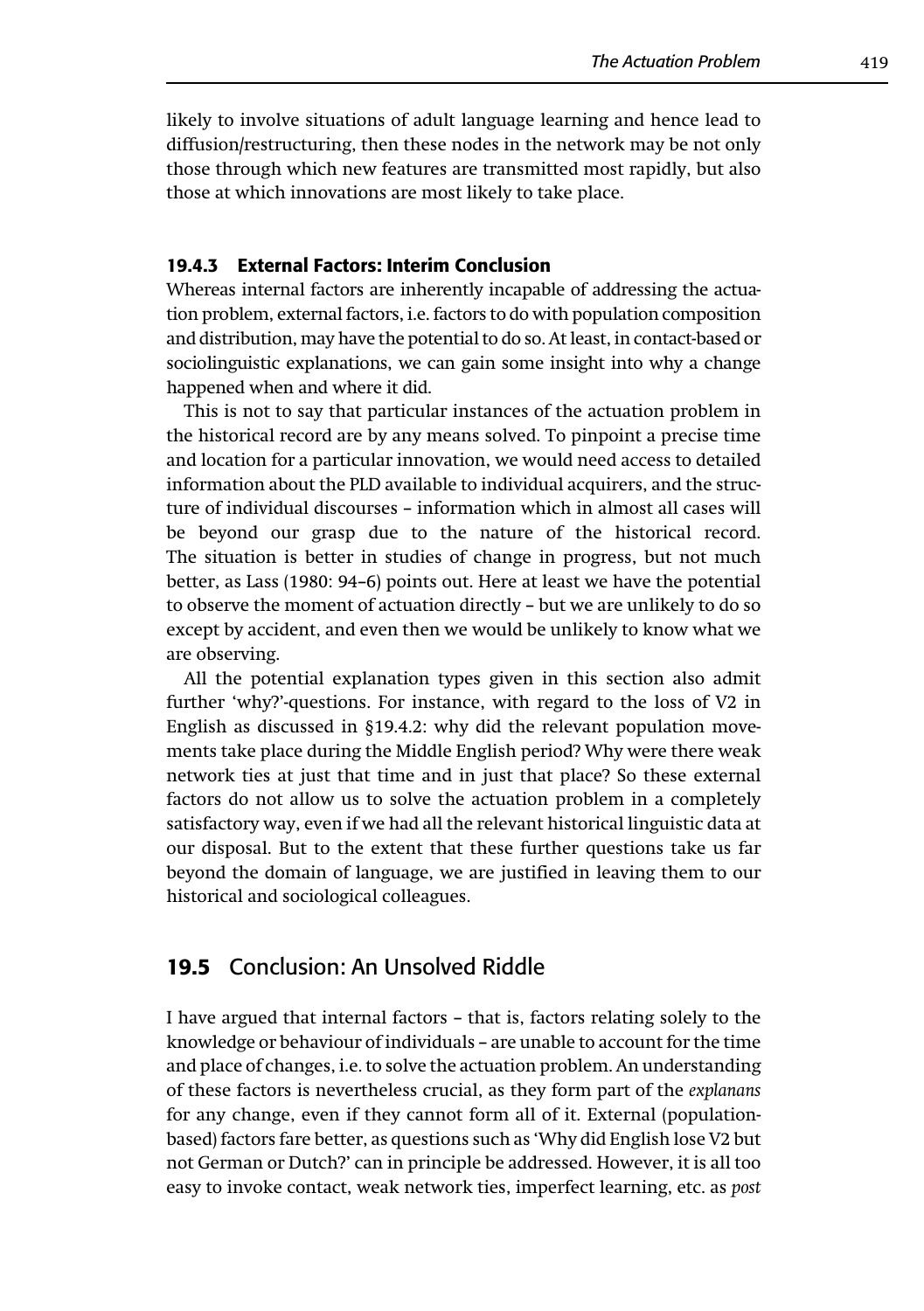hoc accounts, but much harder to come up with a truly predictive theory, and many of the pieces of the puzzle are still missing. Furthermore, with regard to particular changes in the historical record, the specific details (e.g. PLD) we would need in order to achieve a confidence approaching certainty are essentially always unavailable.

It seems that the 'actuation riddle', if solvable at all, certainly has not yet been solved. Some have argued that the predictive power necessary for a solution to the actuation problem is not a reasonable goal for diachronic linguistics (see McMahon 1994: 44–6; Lightfoot 1999: 253–61; Campbell 2013: 333–5). These authors point to evolutionary biology and its successes as an example of a discipline in which explanation is possible without prediction. The problem is that it then becomes very hard to define what explanation actually is (Lass 1980: 160–9). In any case, in view of some of the proposals mentioned in this chapter, it does not seem necessary to abandon prediction just yet. It is reasonable to assume that a predictive account of language acquisition is possible (as discussed in §19.3.2). A predictive account of population dynamics is a much more challenging goal, but some of the results outlined in §19.4 suggest that general, weather-forecast-style predictions and explanations might be possible (see Lightfoot 1999: 267f.). Under this approach, we may not ultimately be successful in pinpointing the solution to the actuation problem for any specific change, but we may be able to narrow down the search space with a reasonable degree of confidence.

# References

- Aitchison, J. 2003. 'Psycholinguistic perspectives on language change', in B. D. Joseph and R. D. Janda (eds.), The handbook of historical linguistics. Oxford: Blackwell, pp. 736–43.
- Andersen, H. 1973. Abductive and deductive change, Language 49: 765–93.
- Baker, J., Archangeli, D. and Mielke, J. 2011. 'Variability in English s-retraction suggests a solution to the actuation problem', Language Variation & Change 23: 347–374.
- Bermúdez-Otero, R. 2006. 'Phonological change in Optimality Theory', in K. Brown (ed.), Encyclopedia of language and linguistics, vol. 9, 2nd edn. Oxford: Elsevier, pp. 497–505.
- Biberauer, T., Holmberg, A. and Roberts, I. 2007. 'Disharmonic word-order systems and the Final-over-Final Constraint (FOFC)', in A. Bisetto and F. Barbieri (eds.), Proceedings of XXXIII incontro di grammatica generativa, pp. 86–105.
	- 2008. 'Linearising disharmonic word orders: The Final-over-Final Constraint', in J. Y. Yoon and K.-A. Kim (eds.), Perspectives on linguistics in the 21st Century. Seoul: Hankook Munhwasa, pp. 301–18.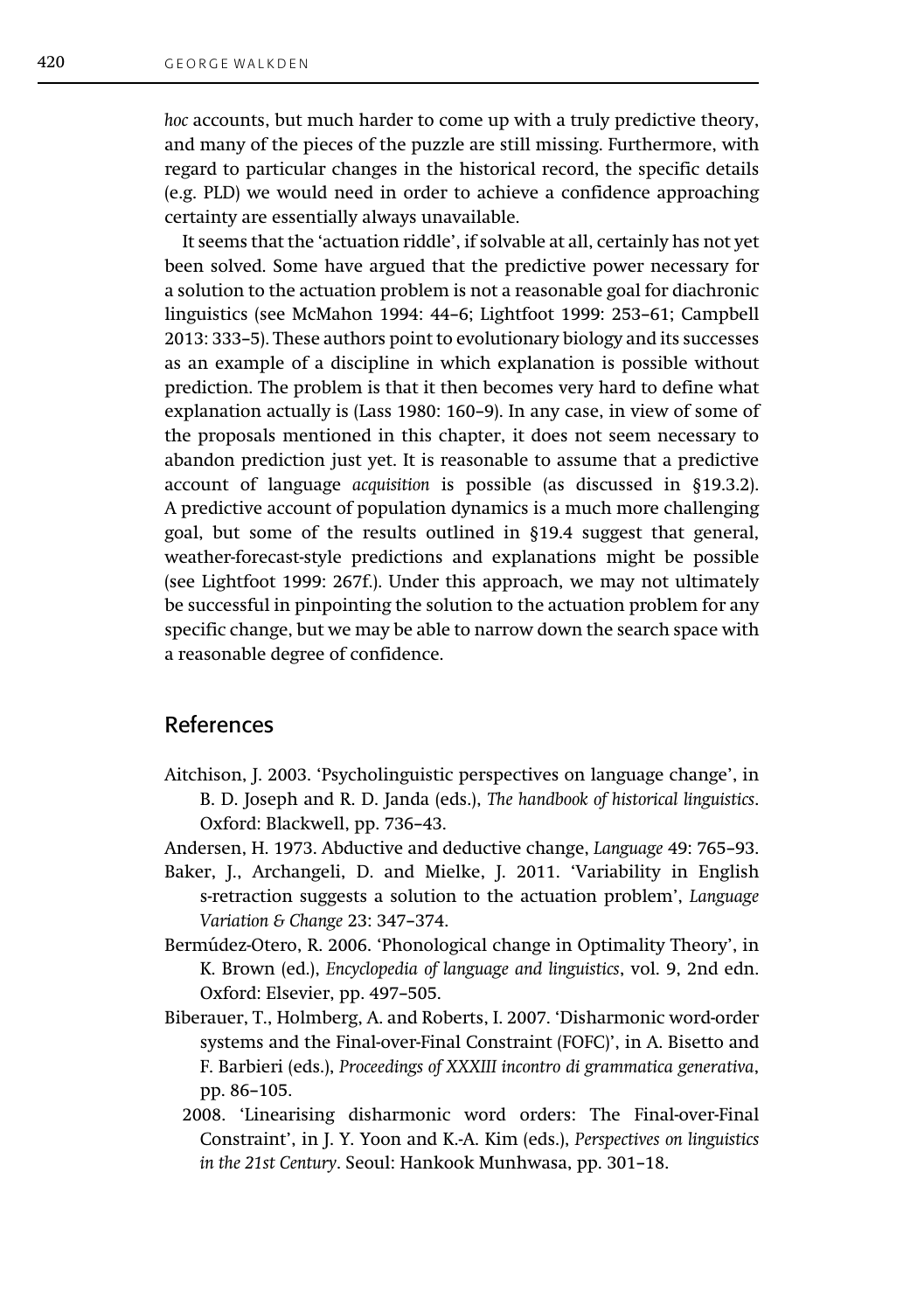- 2014. 'A syntactic universal and its consequences', Linguistic Inquiry 45(2): 169–225.
- Biberauer, T., Newton, G. and Sheehan, M. 2009. 'Limiting synchronic and diachronic variation and change: the Final-Over-Final Constraint', Language and Linguistics 10: 701–43.
- Börjars, K. and Vincent, N. 2011. 'Grammaticalization and directionality', in H. Narrog and B. Heine (eds.), The Oxford handbook of grammaticalization. Oxford University Press, pp. 163–76.
- Campbell, L. 1975. 'Constraints on sound change', in K.-H. Dahlstedt (ed.), The Nordic languages and modern linguistics, vol. 2. Stockholm: Almqvist & Wiksell, pp. 388–406.

2013. Historical linguistics: An introduction. Edinburgh University Press.

- Cheshire, J., Adger, D. and Fox, S. 2013. 'Relative who and the actuation problem', Lingua 126: 51–77.
- Chomsky, N. 1986. Knowledge of language: Its nature, origin, and use. Westport, CT: Praeger.
- Clahsen, H. and Muysken, P. 1986. 'The availability of universal grammar to adult and child learners: A study of the acquisition of German word order', Second Language Research 2: 93–119.
- De Smet, H. 2012. 'The course of actualization', Language 88: 601–33.
- Eitler, T. 2006. 'Some sociolectal, dialectal and communicative aspects of word order variation in late Middle English', unpublished PhD thesis, Eötvös Loránd University.
- Farrar, K. and Jones, M.C. 2002. 'Introduction', in M. C. Jones and E. Esch (eds.), Language change: The interplay of internal, external, and extralinguistic factors. Berlin: Mouton de Gruyter, pp. 1–16.
- Filppula, M. 2010. 'Contact and the early history of English', in R. Hickey (ed.), The handbook of language contact. Oxford University Press, pp. 432–53.
- Fischer, O. 2007. Morphosyntactic change: Functional and formal perspectives. Oxford University Press.
- Håkansson, G., Pienemann, M. and Sayehli, S. 2002. 'Transfer and typological proximity in the context of second language processing', Second Language Research 18: 250–73.
- Hale, M. 1998. 'Diachronic syntax', Syntax 1: 1–18.
- Harris, A. C. and Campbell, L. 1995. Historical syntax in cross-linguistic perspective. Cambridge University Press.
- Hawkins, J. A. 1990. 'A parsing theory of word order universals', Linguistic Inquiry 21: 223–61.
	- 1994. A performance theory of order and constituency. Cambridge University Press.
	- 2002a. 'Symmetries and asymmetries: Their grammar, typology and parsing', Theoretical Linguistics 28: 95–149.
	- 2002b. 'Issues at the performance-grammar interface: Some comments on the commentaries', Theoretical Linguistics 28: 211–27.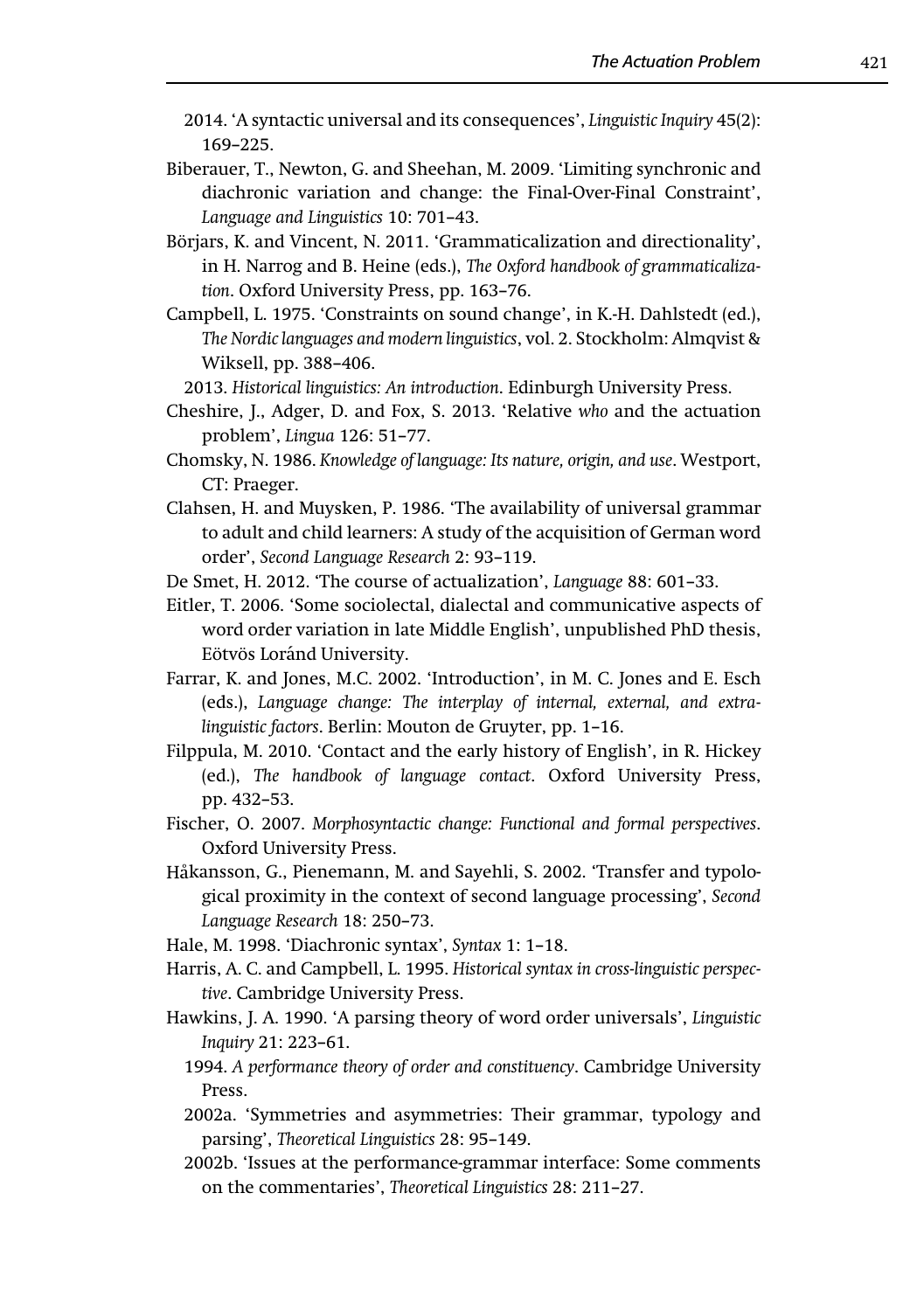- 2004. Efficiency and complexity in grammars. Oxford University Press.
- 2007. 'Processing typology and why psychologists need to know about it', New Ideas in Psychology 25: 87–107.
- Hempel, C. G. and Oppenheim, P. 1948. 'Studies in the logic of explanation', Philosophy of Science 15: 135–75.
- Holmberg, A. 2000. 'Deriving OV order in Finnish', in P. Svenonius (ed.), The derivation of VO and OV. Amsterdam: John Benjamins, pp. 123–52.
- Holt, D. E. (ed.) 2000. Optimality theory and language change. Dordrecht: Kluwer.
- Hopper, P. and Traugott, E. C. 2003. Grammaticalization, 2nd edn. Cambridge University Press.
- Ingason, A. K., Sigurðsson, E. F. and Wallenberg, J. C. 2012. 'Antisocial syntax: Disentangling the Icelandic VO/OV parameter and its lexical remains', paper presented at DiGS 14, Lisbon, 6 July.
- King, R. D. 1969. Historical linguistics and generative grammar. Englewood Cliffs, NJ: Prentice Hall.
- King, R. 2000. The lexical basis of grammatical borrowing: A Prince Edward Island case study. Amsterdam: John Benjamins.
- Kroch, A. S. 1989. 'Reflexes of grammar in patterns of language change', Language Variation and Change 1: 199–244.
	- 1994. 'Morphosyntactic variation', Proceedings of the 30th Annual Meeting of the Chicago Linguistics Society 2: 180–201.
	- 2000. 'Syntactic change', in M. Baltin and C. Collins (eds.), The handbook of contemporary syntactic theory. Oxford: Blackwell, pp. 629–739.
- Kroch, A. S. and Taylor, A. 1997. 'Verb movement in Old and Middle English: Dialect variation and language contact', in A. van Kemenade and N. Vincent (eds.), Parameters of morphosyntactic change. Cambridge University Press, pp. 297–325.
- Labov, W. 1972. Sociolinguistic patterns. Philadelphia, PA: University of Pennsylvania Press.
	- 1982. 'Building on empirical foundations', in W. P. Lehmann and Y. Malkiel (eds.), Perspectives on historical linguistics. Amsterdam: John Benjamins, pp. 17–92.
	- 2001. Principles of linguistic change, vol. 2: Social factors. Malden, MA, and Oxford: Blackwell.

2007. 'Transmission and diffusion', Language 83: 344–87.

- Labov, W. and Harris, W. A. 1986. 'De facto segregation of Black and White vernaculars', in D. Sankoff (ed.), Diversity and diachrony. Amsterdam: John Benjamins, pp. 1–24.
- Langacker, R. W. 1977. 'Syntactic reanalysis', in C. N. Li (ed.), Mechanisms of syntactic change. Austin: University of Texas Press, pp. 57–139.
- Lass, R. 1980. On explaining language change. Cambridge University Press. 1997. Historical linguistics and language change. Cambridge University Press.
- Ledgeway, A. 2012. From Latin to Romance: Morphosyntactic typology and change. Oxford University Press.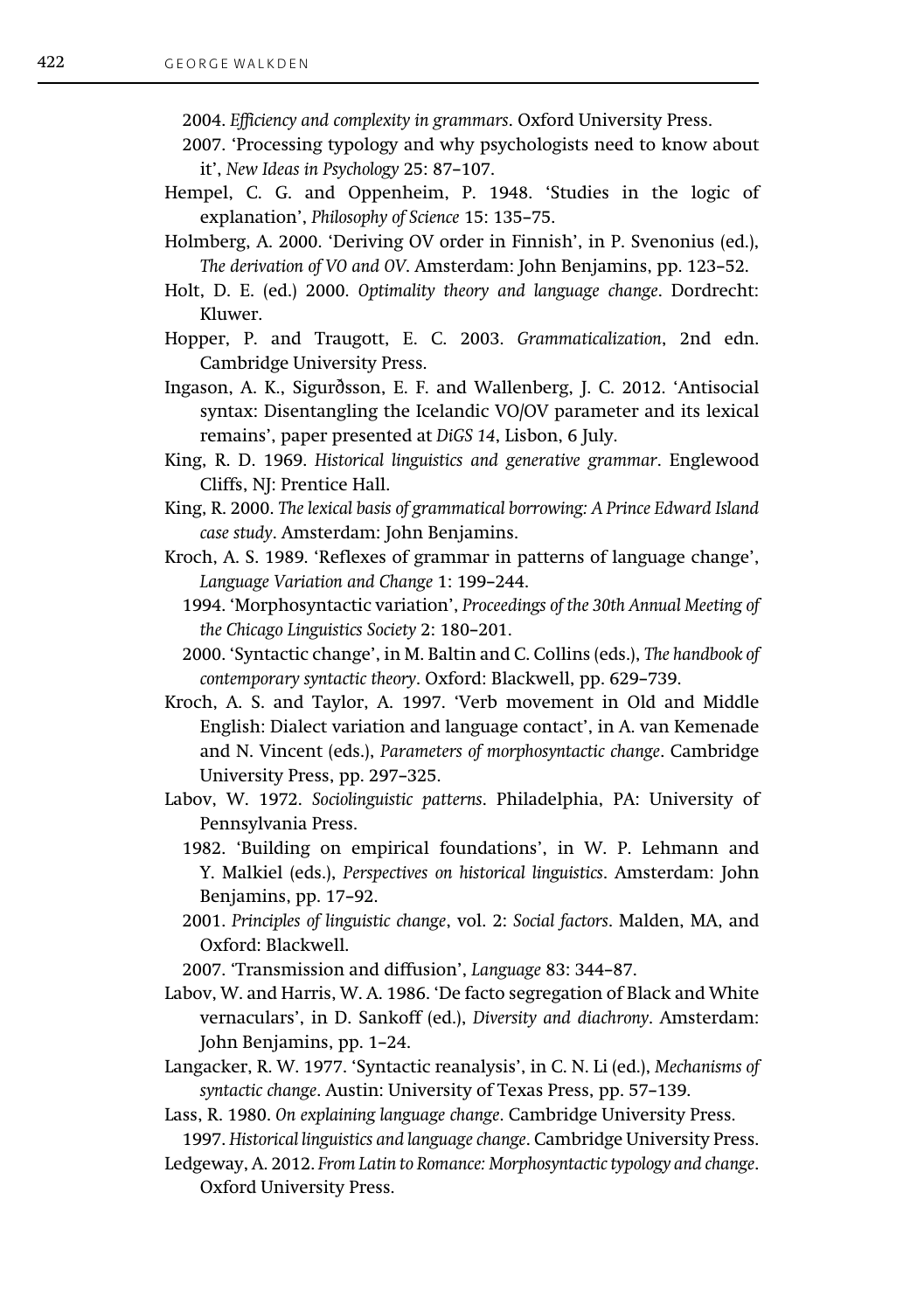- Lewens, T. 2007. 'Cultural evolution', in Stanford Encyclopedia of Philosophy. http://plato.stanford.edu/entries/evolution-cultural/. Accessed 2 November 2012.
- Lightfoot, D. W. 1979. Principles of diachronic syntax. Cambridge University Press.
	- 1991. How to set parameters: Arguments from language acquisition. Cambridge, MA: MIT Press.
	- 1999. The development of language: Acquisition, change, and evolution. Oxford: Blackwell.
	- 2002. 'Myths and the prehistory of grammars', Journal of Linguistics 38: 113–36.
	- 2006. How new languages emerge. Cambridge University Press.
	- 2013. 'Types of explanation in history', Language (Historical Syntax) 89: e18–e39.
- Lohndal, T. 2009. 'The copula cycle', in E. van Gelderen (ed.), Cyclical change. Amsterdam: John Benjamins, pp. 209–42.
- Lucas, C. 2009. 'The development of negation in Arabic and Afro-Asiatic', unpublished PhD thesis, University of Cambridge.
- Mayr, E. 1976. Evolution and the diversity of life. Cambridge, MA: Harvard University Press.
	- 2004. What makes biology unique? Considerations on the autonomy of a scientific discipline. Cambridge University Press.
- McMahon, A. M. S. 1994. Understanding language change. Cambridge University Press.
- Meillet, A. 1921. Linguistique historique et linguistique générale, 1st edn. Paris: Champion.
- Milroy, J. 1992. Linguistic variation and change: On the historical sociolinguistics of English. Oxford: Blackwell.
- Myers-Scotton, C. 2002. Contact linguistics: Bilingual encounters and grammatical outcomes. Oxford University Press.
	- 2003. 'What lies beneath: Split (mixed) languages as contact phenomena', in Y. Matras and P. Bakker (eds.), The mixed language debate: Theoretical and empirical advances. Berlin: Mouton de Gruyter, pp. 73–106.
- Naro, A. 1981. 'The social and structural dimensions of a syntactic change', Language 57: 63–98.
- Newmeyer, F.J. 1998. Language form and language function. Cambridge, MA: MIT Press.
- Paul, H. 1880. Prinzipien der Sprachgeschichte, 1st edn. Halle: Max Niemeyer.
- Pintzuk, S. 1999. Phrase structures in competition: Variation and change in Old English word order. New York: Garland.
	- 2003. 'Variationist approaches to syntactic change', in B. D. Joseph and R. D. Janda (eds.), The handbook of historical linguistics. Oxford: Blackwell, pp. 509–28.